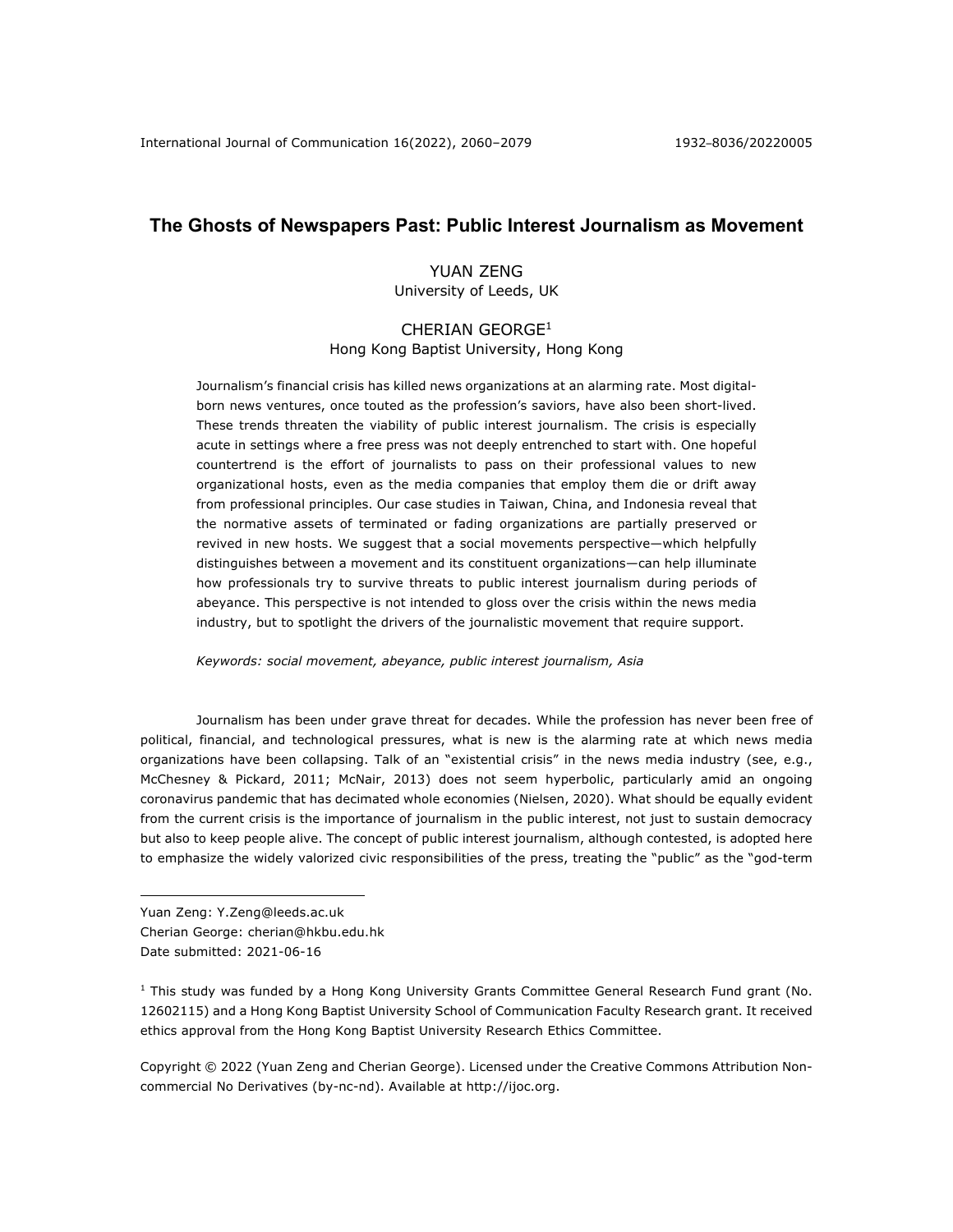of journalism," in James Carey's (2007) words, with which "journalists justify their actions, defend the craft, plead their case in terms of the public's right to know, their role as the representative of the public, and their capacity to speak both to and for the public" (p. 12). The political environment for such work has turned strikingly inhospitable during what has been called a democratic recession (Diamond, 2015), with various illiberal forces—from new authoritarian populisms to old-fashioned despotisms—intent on neutralizing journalism as an agent of social progress. Public interest journalism demands "virtuous resistance to the predatory circumstance of commercial and political power" (Harrison, 2019, p. 11).

Journalism studies have clarified the professional norms that require support. Scholars have helped distinguish between journalism's commercial and social impulses (Christians & Nordenstreng, 2004; Donsbach, 2009); critiqued prevailing notions of professionalism (Lewis, 2012; Waisbord, 2013); and identified significant differences in how journalism is perceived and practiced in different contexts (Hanitzsch, 2011; Hanitzsch, Hanusch, Ramasprasad, & de Beer, 2019; Mellado et al., 2017). Historical studies (Schudson, 1981; Stephens, 2007) tell us how professional norms developed over the longue durée, while works on paradigm repair show how the profession responds to apparent failures (Vos & Moore, 2020). Yet we know much less about whether and how journalists respond to major structural shifts that severely restrict their opportunities to do meaningful work. What happens, for example, when a country's public interest journalism was already hanging by a thread, sustained by just a couple of relatively conscientious news organizations, and that thread is snipped by a government that takes a sharp authoritarian turn, or by ownership changes that usher in more commercial priorities? Such extreme precarity is far more common than might be apparent if one is focused only on the WEIRD world of Western, educated, industrial, rich, and democratic nations. It describes the state of affairs in Xi Jinping's China, Narendra Modi's India, Recep Tayyip Erdoğan's Turkey, and Rodrigo Duterte's Philippines, for a start, as well as numerous other emerging democracies where markets and technology killed promising news organizations, blocking the development of an independent media tradition.

We presumed that such severe setbacks would be the end of the story. But when we talked with newsroom leaders in Asia in the course of a quite separate study (George, Zeng, & Mazumdar, 2021), we were compelled to rethink our assumptions. That project focused on the internal policies and values of exemplary news organizations. In our semistructured interviews with newsroom leaders, we were struck by how spontaneously several of our informants situated their norms and values historically. While the unit of analysis for our original study was the news organization, the spokespeople for these very organizations did not box their professional identities within corporate or institutional containers. Even as they worked for the survival and success of their current organizations, they clearly saw themselves as inheritors and trustees of a tradition that is barely publicly recorded in a hostile environment. In more than one case, the senior journalists talked at length about how they were trying to sustain the values of news organizations that were no more.

This observation recalls the scholarship on collective memory as one aspect of journalists' efforts to build an interpretive community (Zelizer, 1993). History provides inspirational stories about the profession's successes, such as Watergate in the United States (Schudson, 1993). At the other extreme, journalists have been found to use sobering stories about newspaper closures to engage peers and the public on the need to protect their profession (Carlson, 2012). This article goes beyond what Carlson (2016)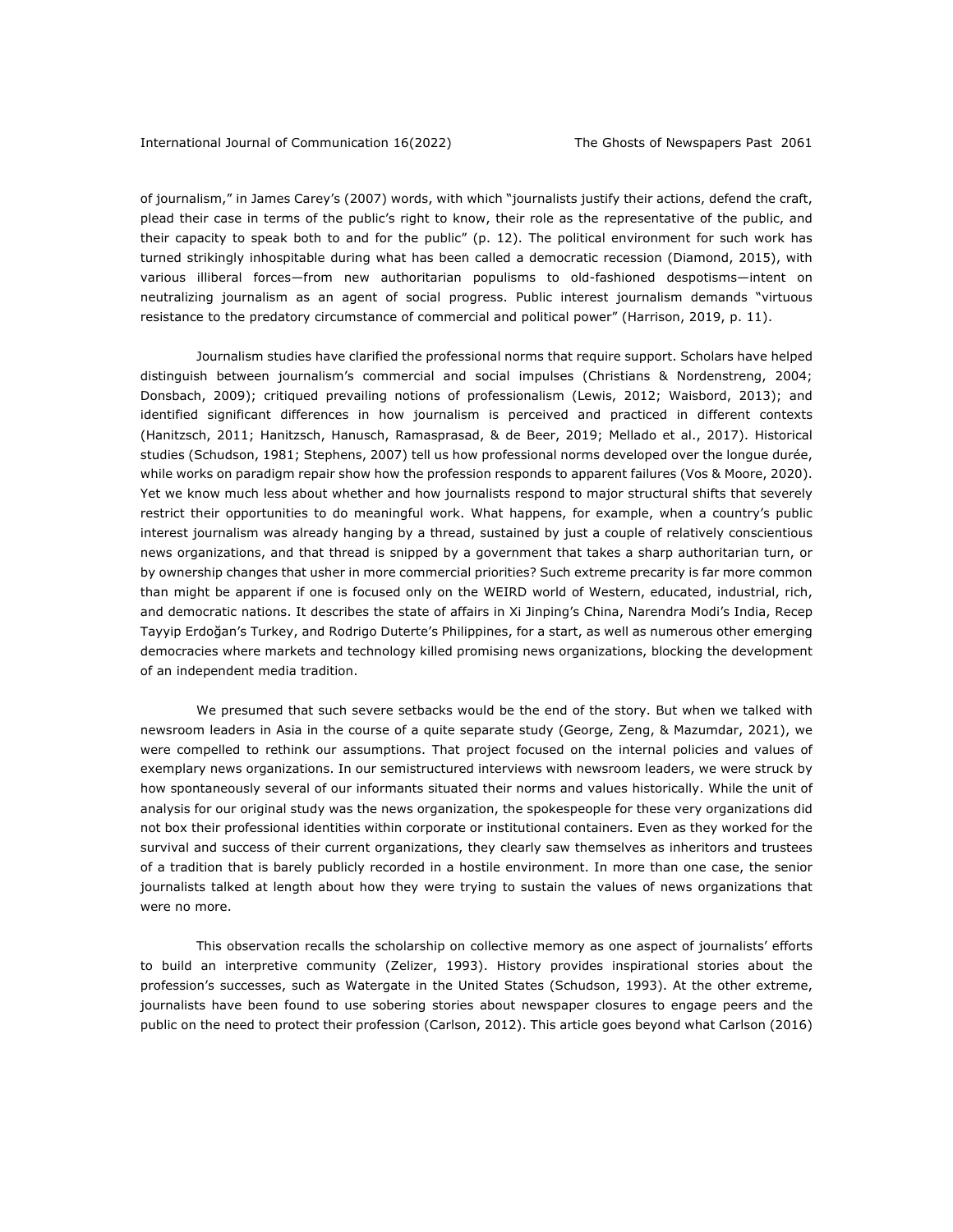calls "metajournalistic discourse" (p. 353) and looks at journalists' practical strategies in the face of existential threats in three Asian societies. We take seriously the unexpected insight from our previous work: Reports about certain news organizations' deaths are sometimes exaggerated, to paraphrase Mark Twain. Some journalists seem to be not only honoring the memories of dead newspapers but also self-consciously sustaining their professional commitment to serve the public interest in a hostile environment. We suggest that studies of media systems should include due consideration of the roles of largely informal networks and groups of journalists that may be safehousing and incubating professional values that are struggling to find outlets. When journalism operates in an environment that has turned hostile like the ones addressed in this study, journalists turn to the past for sustenance.

A social movements perspective is well suited to this analytical task. The social movement paradigm regards a movement as a loose, cause-driven network comprising various formal and informal organizations and individuals (Della Porta & Tarrow, 2005; Diani, 2011). Organizations rise and fall and drop in and out of the movement, and the state of any single organization does not fully capture the health of the movement as a whole. In environments highly inhospitable to public interest journalism, a movement perspective encourages us to distinguish the professional ethos from its organizational vehicles at any one point of time. This, in turn, could reveal how professional values and practices can outlive dead or dying news organizations.

To illustrate how this perspective might be applied, we return to three of the settings that we examined in our earlier study, namely Taiwan, China, and Indonesia. Taiwan and Indonesia are young democracies where the press is constrained more by the market than by the state. In China, the Communist Party has further tightened its grip to dominate and penetrate news media. Obviously, journalists in these three societies are unlikely to understand, let alone practice, the roles and values of public interest journalism in exactly the same way. Comparative literature has highlighted interesting international variations in professional norms (Hanitzsch et al., 2019); these differences are outside the scope of the present study. Equally, though, such research has highlighted broad commonalities: There are journalists working in diverse systems around the world who share a normative commitment to journalism in the public interest. For different reasons, journalists in Taiwan, China, and Indonesia have experienced great fluctuations, within a single generation, in the space available for public interest journalism. In all three cases, the dominant journalistic culture is not public interest journalism, which has been pushed to the margins. In this regard, they are hardly unique. We expect our analysis will be relevant to a large number of contexts. Compared with established liberal democracies, many countries have much weaker professional journalism traditions and lack strong norms and institutions supportive of independence (George, 2019; Lee, 2001). The profession is commensurately reliant on exceptional news organizations pushing for higher standards. When these decline or die, there is a lot to lose.

### **Continuity: Journalism Through the Lens of Social Movements**

Social movements are collective actions oriented toward social change, sustained through formal or informal networks, and shared purposes and identities (Della Porta & Diani, 2006; Tarrow, 2011; Tilly & Tarrow, 2007). Their ability to challenge dominant, mainstream structures rises and falls depending on opportunity structures, resource mobilization, and framing processes (McAdam, McCarthy, & Zald, 1996).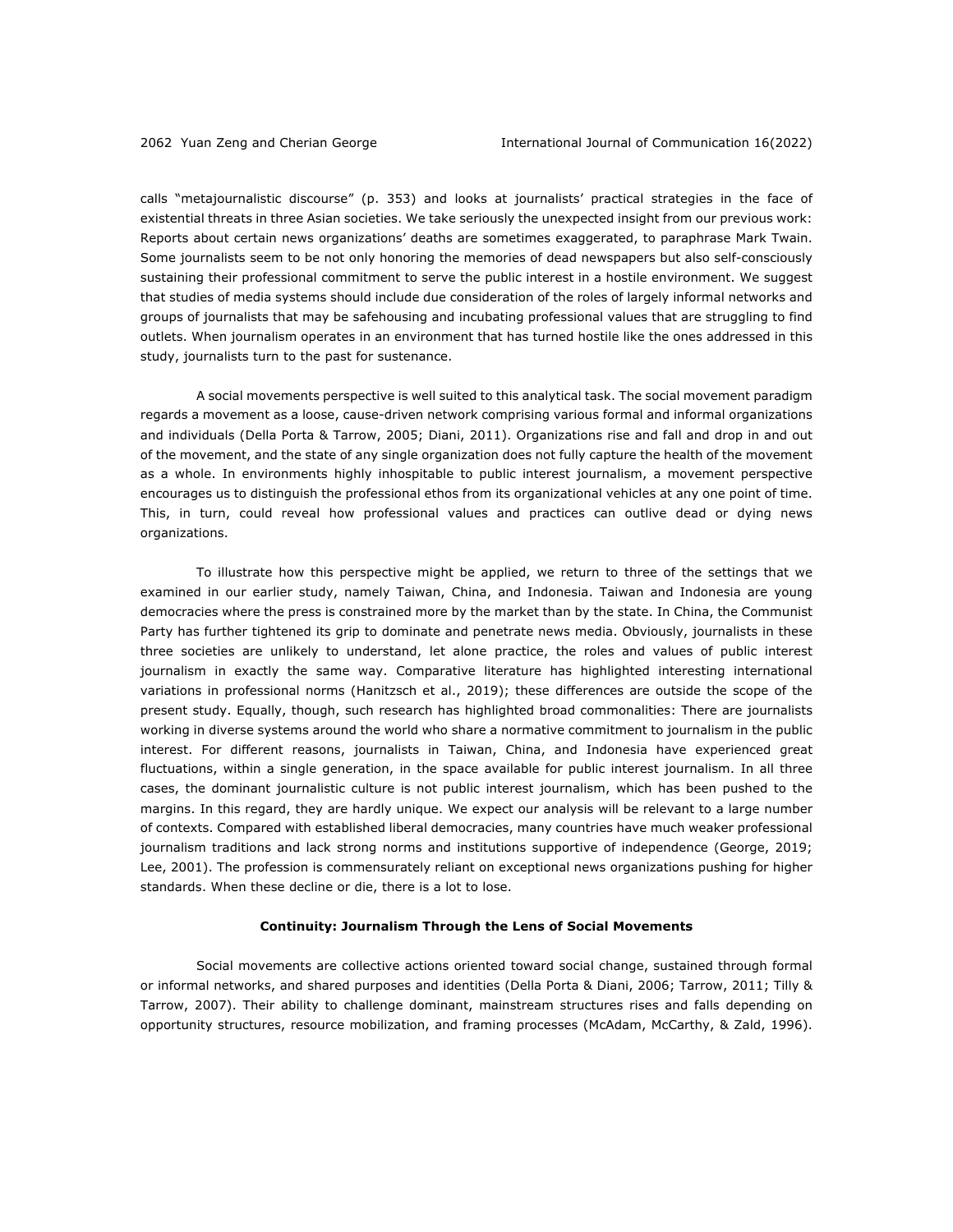Movements are defined by their positionality, not the causes they espouse. A particular cause (trade unionism, for example) may be mainstream and even dominant in one society (run along socialist lines) but marginal and repressed in another (in a neoliberal or fascist state). Where dominant, we expect to see it institutionalized within the establishment, its activities articulated with routine administrative and political processes. Where marginal, it is usually expressed, if at all, through movements. The idea of treating journalism as a movement is not new. George (2006) argues that radical alternative media are not just supportive of social movements but are also themselves a movement. We are extending this argument, suggesting that public interest norms and practices that the profession would like to believe are mainstream are in fact marginal in many societies. In countries with strong public service broadcasters, public interest journalism is situated relatively securely within the establishment. In many more countries, though, socially responsible, democracy-enhancing journalism is more celebrated in theory than observed in practice. Treating such journalism as a movement on the margins allows us to unlock conceptual tools from the social movements' literature that could help make sense of patterns we observe in many societies' media.

In particular, we propose the concept of "abeyance" as a way to analyze journalists' strategies for surviving collective challenges exerted by external forces (political and economic). Taylor (1989) developed this concept to explain how social movements ride out hostile external environments. In her study of the first two waves of feminist movements, she argued that when opportunity structure is nonreceptive, a movement may hide in the stage of "abeyance" (Taylor, 1989, p. 762). Although it may not be publicly visible in this phase, it continues to maintain and nurture its support base, preparing for the next resurgence when the environment becomes more favorable. Abeyance structures thus promote movement continuity. They bridge peaks of movement activity through three mechanisms: promoting the survival of networks, sustaining a repertoire of goals and tactics, and promoting a collective identity (Taylor, 1989). Her approach suggests dissecting the networks, tactical repertoires, and collective identities that could enable public interest journalism to endure, movement-like.

## *Continuity Through Informal Networks*

Social movements rely on "collective vehicles, informal as well as formal, through which people mobilize and engage in collective action" (McAdam et al., 1996, p. 3). Dense informal networks are particularly vital for any movement to survive to sustain collective actions (Della Porta & Diani, 2006). In abeyance, public interest journalism endures through the mobilization of resources through key agents journalists, scholars, and activists. Schudson (2001), in his historical account of the birth and development of American journalistic norms, points out that professional associations like the American Society of Newspaper Editors and formal journalistic education help institutionalize journalistic norms as the industrial discipline. In Europe, strong trade unions and press councils help protect journalistic autonomy. Yet more often it is informal fluid networks such as neighborhood, kinship, and friendship that play increasingly vital roles in mobilizing collective actions (Della Porta & Diani, 2006). The Internet age has exponentially boosted the possibilities of networking beyond organizations (Castells, 2012), nurturing what Bennett and Segerberg (2012) call the connective logic of social movement mobilized via notably more individualized, digitallymediated informal networks. For public interest journalism, the vital role of such informal networks is particularly salient in restrictive societies such as China where organizational support is scarce (Svensson, 2012).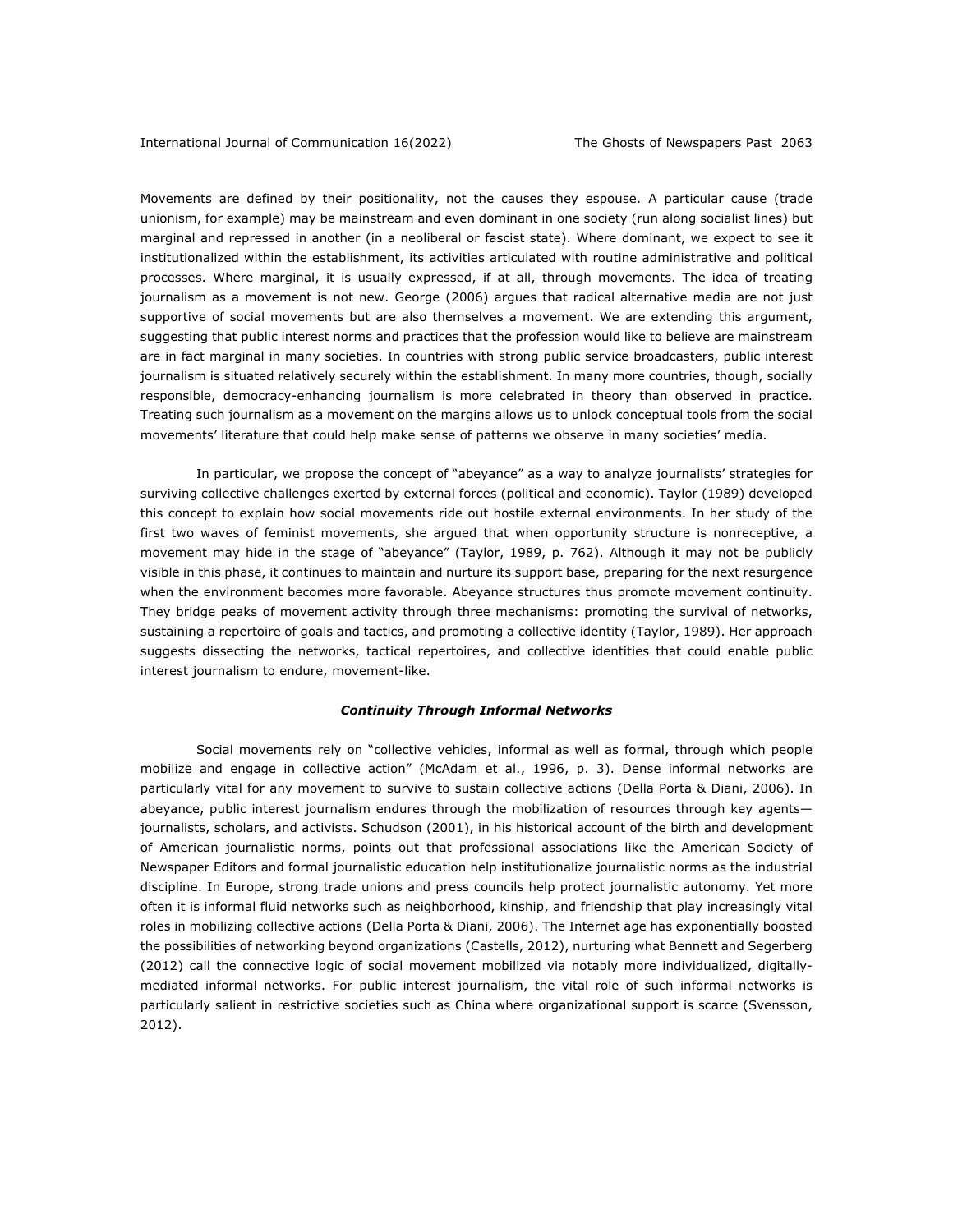## *Continuity Through Tactical Repertoires*

Tactics are institutionalized so that actions of a challenging group at a given point in time can be passed on to a subsequent group (Tilly, 1979). For a movement to survive low tides, it must develop "a battery of specialized tactics" that becomes "a part of a group's repertoire of collective action and influence the subsequent range of actions available to future challenges" (Taylor, 1989, p. 771). Tactical repertoires are used to negotiate for the space of autonomy of journalism so that journalism can sustain itself even in an unwelcoming environment. The "Anglo-American invention" of journalistic discursive strategies such as objectivity (Chalaby, 1996, p. 303), for example, is a "strategic ritual" (Tuchman, 1972, p. 606) to protect professional autonomy. Ethics and norms help provide solidarity of the community (Schudson & Anderson, 2009). In a repressive political environment, journalists employ "guerrilla tactics" to sustain journalistic practice under strict state censorship in China and Taiwan (Tong, 2007, p. 530; also see Hassid, 2016; Lee, 2003), or "militant journalism" in Latin America (Waisbord, 2013, p. 2). The array of tactics that a movement develops to sustain itself inspires the goals and tactics adopted in resurgence (Taylor, 1989). As Tong and Sparks (2009) observe in China, journalists have been forced to develop tactics to "navigate the minefields of economic and political obstacles" to sustain a space to keep journalism alive, even if it cannot thrive (p. 345).

### *Continuity Through Collective Identity*

Social movements draw on the larger cultural stock for constructing and interpreting a collective identity and purpose (Gongaware, 2010; Zald, 1996). They are thus able to articulate the position of the movement within a field of actors and the role of the movement on the stage of contention (Gongaware, 2010; Hunt, Benford, & Snow, 1994). Networks are connected, albeit loosely, by their common goals and shared values. As Melucci (1996) notes, the purpose of building collective identity is "to produce new definitions by integrating the past and the emerging elements of the present into the unity and continuity of a collective actor" (p. 75). In an abeyance phase of a social movement, participants conduct activities to build a structure through which the social movement can maintain its collective identity in preparation for future mobilizations (Taylor, 1989).

Journalists construct a "professional allegiance" (Schudson, 2001, p. 159) to an interpretive community built on shared interpretations of key public events and their identity (Zelizer, 1993). Deep in what George (2013) calls the "democratic core" of journalistic collective identity is a shared professional ethos of public service, which is "the most important reason for the existence of journalism" (p. 39). It functions to self-legitimize journalists' positions and practices (Deuze, 2005; Zelizer, 2004). Journalists who subscribe to the public interest as a core value can be found in various national contexts (Hafez, 2002; Hanitzsch et al., 2011), including in new democracies or nondemocracies (Donsbach, 2009). Our case studies are situated in such contexts.

## **Case Studies**

We test the above analytical framework on the Asian cases that originally sparked our interest in how journalists sustain their professional ethos beyond the grave of organizational vehicles. A case study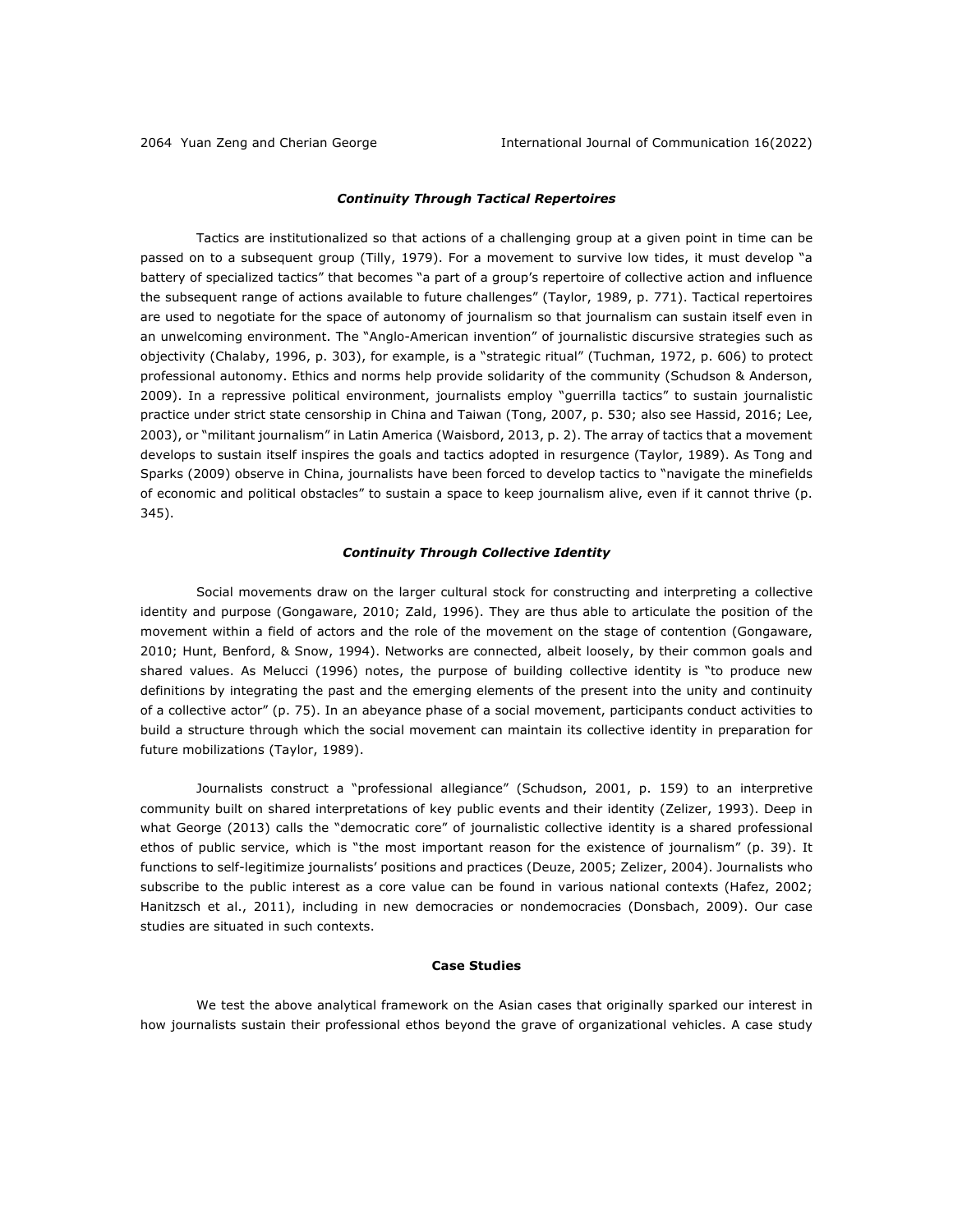approach is suitable for such an explorative study, providing opportunities to understand cases holistically and in depth (Creswell & Poth, 2016; Frey et al., 1992). We do not wish to propose any general, universal formula for sustaining public interest journalism in a hostile environment. Our aim is simply to nudge the field toward an analytical framework for understanding the sustainability of public interest journalism in times of crisis.

Of the 12 news organizations widely known for their strong journalistic ethos in our original study, five—two in Taiwan, two in China, and one in Indonesia—gave us unexpectedly archaeological articulations of their norms and values. When we asked them open-ended questions about what kept them going despite the political and economic pressures to which most of their industry had succumbed, they spontaneously referred to inspirations from the past and how they were consciously trying to keep alive certain practices and mindsets from their historical exemplars. Although unexpected, the historical turn in the conversations was striking enough for us to follow up there and then with questions seeking elaboration. In these five organizations, our key informants comprised 10 senior executives, ranging from veteran section editors to editors-in-chief and publishers (Table 1). All were face-to-face interviews in their offices, of about an hour each, conducted between 2016 and 2018. The Indonesian interview was in English, while the others were in a mix of Chinese and English. We supplemented the interviews with questions by e-mail as well as interviews with academics specializing in journalism studies in each society, secondary literature, and primary documents. We expect these case studies to provide in-depth insights based on firsthand interviews with newsroom leaders in three Asian societies.

| News Organizations           | Interviewees                          |
|------------------------------|---------------------------------------|
| Beijing News (China)         | Dai Zigeng, Publisher                 |
|                              | Zhu Xuedong, Deputy Chief Editor      |
| The Paper (China)            | Liu Yonggang, Chief Editor            |
|                              | Sun Jian, Deputy Chief Editor         |
|                              | Zhang Jun, Deputy Chief Editor        |
| Business Weekly (Taiwan)     | Zhang Yi-Jun, Deputy Chief Editor     |
|                              | Liu Pei-Xiu, Deputy Chief Editor      |
|                              | Tian Xi-Ru, Chief Correspondent       |
| <i>The Reporter</i> (Taiwan) | Sherry Lee, Editorial Managing Editor |
| Tempo (Indonesia)            | Arif Zulkifli, CEO                    |
|                              |                                       |

## *Table 1. List of News Organizations Interviewees.*

## *Taiwan: Sustaining Media Independence*

Taiwan today has one of the freest and most vibrant media environments in Asia but suffers the effects of untrammeled commercialization and an increasingly polarized polity. The territory's mainstream journalism is criticized for its tabloidization and partisanship (Weston, 2013). One news organization that bucks the trend is *The Reporter*, a nonprofit online media venture dedicated to independent and quality indepth reporting. It won three awards from SOPA (the Society of Publishers in Asia) in its first year. Another noteworthy exception is *Business Weekly*, which continues to uphold a stringent church-state separation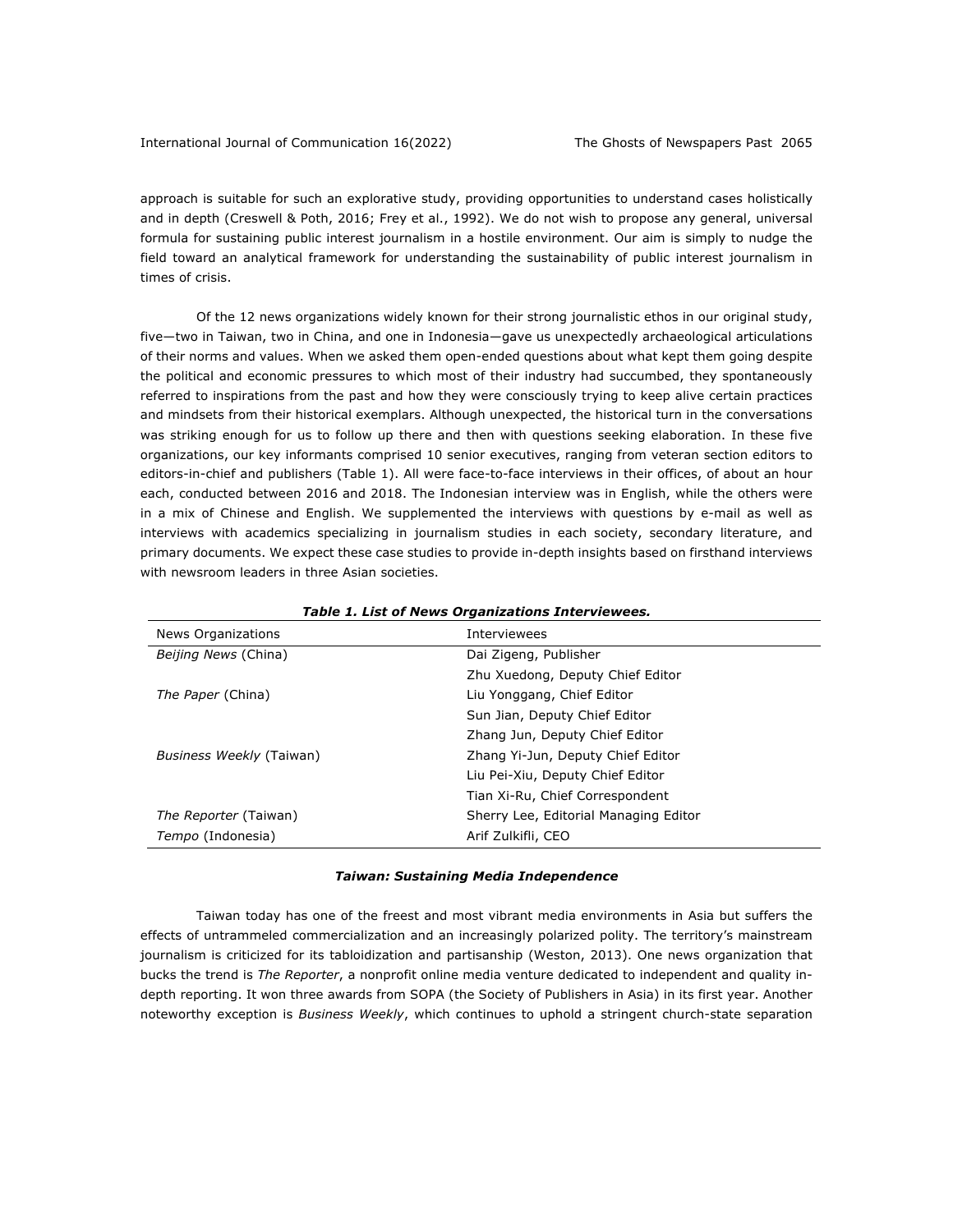between editorial and marketing. It even has a policy of refusing advertising from companies that it is likely to report on, to avoid even the appearance of bias (George, Zeng, & Mazumdar, 2021).

*The Reporter* was founded by veteran journalist Ho Jung-Shin in 2015. While its nonprofit approach is modeled on America's *ProPublica*, its ethos traces its lineage to Taiwan's past. Sherry Lee, *The Reporter*'s editorial managing editor, cites progressive independent newspapers of the 1980s, when Taiwan was emerging from almost 40 years of martial law. During this democratization period, there was strong public pressure for professional and responsible news media that would support the democratic movement. One example was *The World* (*Renjian*), a quality left-wing magazine. Founded by Chen Ying-Zhen, a reputed intellectual imprisoned during the martial law era, *The World* specialized in independent investigative stories and critical essays focusing on social problems during the Kuomintang's repressive White Terror. The magazine lasted only four years but—together with other pro-democracy "guerrilla media" (Lee, 2003) of the same period—influenced the journalistic culture of a generation of Taiwanese journalists. Liu Pei-Xiu, deputy chief editor of *Business Weekly*, cites *The World* as formative in shaping her understanding of public interest journalism. "I learned about journalistic integrity from *The World*. And today we are still emphasizing the same values to younger journalists in our newsroom," Liu told us. The legacy of *The World* is also echoed by media academics<sup>2</sup> we interviewed in Taiwan.

Senior editors at *The Reporter* and *Business Weekly* and every academic we interviewed in Taiwan also unanimously cite the influence of another dead newspaper, the *Independence Evening Post*. Eve Chiu, CEO of Taiwan's Excellent Journalism Award and former journalist, credits the far-reaching impact of this paper for Taiwanese journalists' common pursuit of press independence. Founded in 1947, it became Taiwan's most trusted publication by the early 1990s. Upholding the editorial principle of "nonpartisan, independent operation," the newspaper played a vital role in Taiwan's press development and democratization (Lin, 1999, p. 8). When it was to be sold in 1994, its staff, joined by journalists from other newspapers, took to the streets demanding that the new management sign an agreement guaranteeing editorial independence. The protest led to the establishment of the Association of Taiwan Journalists to protect the journalists' independence and a Cannon for Editorial Practice drafted by the association.

On the surface, such efforts failed to achieve the proximate goal of protecting the editorial integrity of the *Independence Evening Post*. Under the new management, the paper lost its independent journalistic rigor and discontinued publication in 2001. But the principles championed in the campaign lived on. In particular, the Cannon of Editorial Practice provided a clear benchmark for the profession. In movement terms, it was part of the repertoire that today's journalists have inherited from the 1994 generation. While this principle is ignored by most organizations, some take it seriously. *Business Weekly*, for example, has strict in-house guidelines on conflicts of interest, including not accepting advertisements from corporations that it is likely to cover.

<sup>&</sup>lt;sup>2</sup> In Taiwan, we interviewed two renowned media academics: Professor Lin Ly-Yun of Taiwan National University and Eve Chiu, CEO of Taiwan's Excellent Journalism Award, who also teaches journalism at Fu Jin University of Taiwan.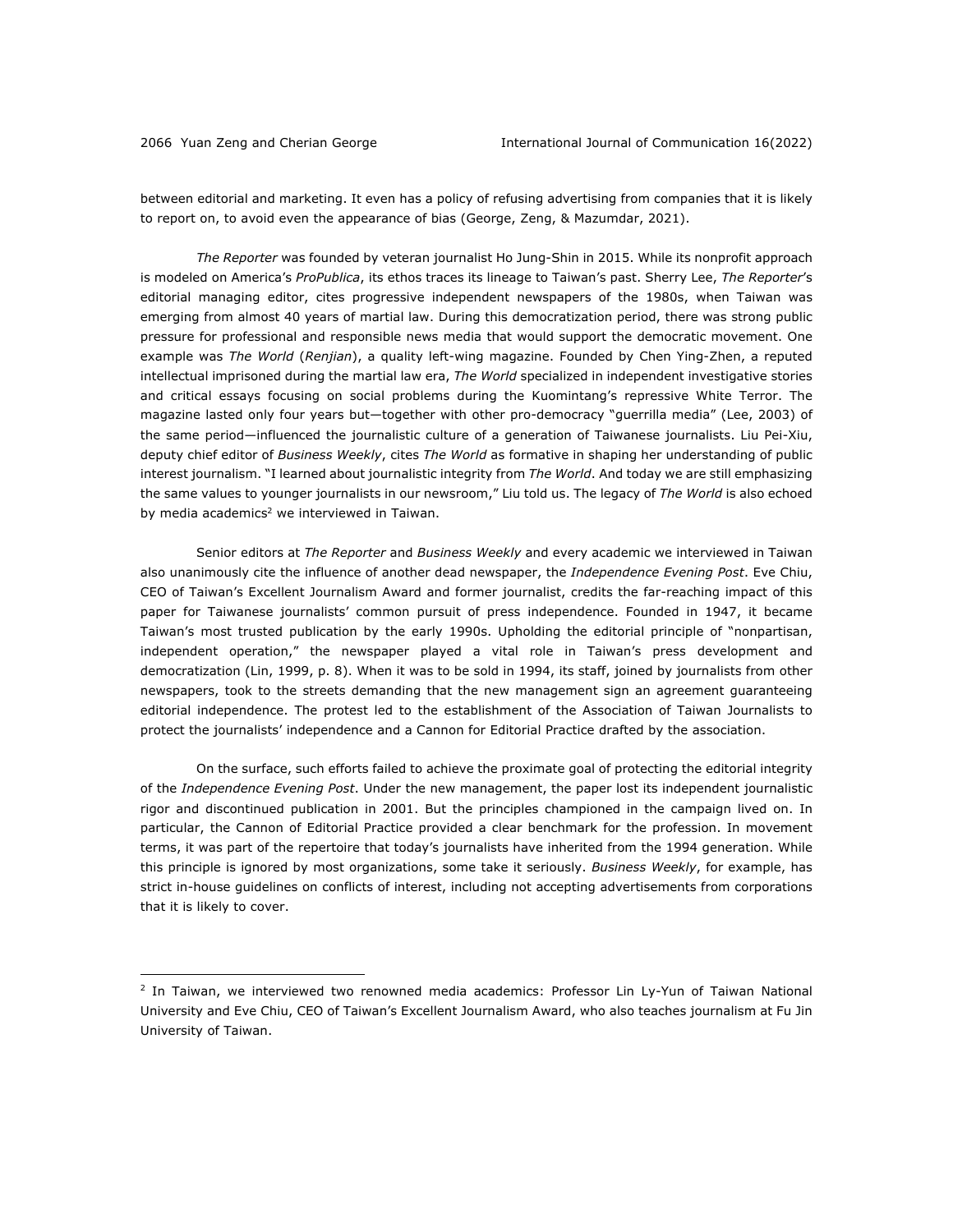Personal networks have played important roles in the preservation and transmission of journalistic cultures in Taiwan, a fact that would not be apparent from an account solely focused on the lives and deaths of news organizations. Sherry Lee describes how her journalistic ideals were shaped while working at *CommonWealth* magazine, once the most highly reputed news organization in Taiwan, where she was mentored by Diane Ying, the founder of *CommonWealth* and former journalist with *The Wall Street Journal*  and *The New York Times*. With the increasing commercialization of Taiwanese media in the early noughties, Lee grew discontent with the magazine's decaying newsroom culture as it caved into market imperatives, she says. "Everything has changed. . . . I was like a mouse running away." Ho, founder of *The Reporter*, started his journalism career in the early 1990s, when he participated in the *Independence Evening Post* campaign and served as the first president of the Association of Taiwan Journalists. As one of the most prominent journalists in Taiwan, Ho is connected to a large network of journalists, activists, and scholars who strongly identify with the shared values of independent public interest journalism. Professor Lin Lih-Yun also observes that many influential public figures in Taiwan's media landscape and civil society today came from the now deceased *Independence Evening Post*. Eve Chiu, reflecting on her stint at the *Independence Evening Post*, emphasizes how journalists from the paper are "different" from those from mainstream media. In studying the guerrilla media in Taiwan's democratization, Lee (2003) notes the vital role of this in-group identity as it helps "sustain a sense of camaraderie and common purpose in the face of common threats" (p. 166).

## *China: Life Support for the Gains From Pro-market Reforms*

As a one-party authoritarian state, China has long institutionalized what scholars call Leninist party journalism (Zeng, 2019; Zhao, 2012), resulting in one of the most strictly controlled media systems in the world. The pro-market reforms of the 1980s created a system of party-market corporatism (Lee, He, & Huang, 2007); the state has allowed a dual track of party control and commercialization, with intermittent periods of loosening up (Lee, 2000; Zhao, 2012). The period from late 1980s to early 2010s is, in hindsight, widely regarded as a golden age for Chinese journalism (Tong, 2019; Tong & Sparks, 2009). The concepts of watchdog journalism and public interest journalism emerged in professional discourse, even if journalists could never realize these to the extent possible in free societies (Pan & Chan, 2003; Pan & Lu, 2003).

In the Xi Jinping era, the state has rolled back this space, reimposing discipline on marketized media. Commercial media such as *Southern Weekly*, which earned a strong reputation for public interest journalism, have also been harmed by journalism's financial crisis, which has tilted the balance of power back toward state-funded party organs (Tong, 2019; Wang & Sparks, 2019). Nearly all quality newspapers devoted to public service journalism, most notably the Southern Media Group's *Southern Weekly* and its sister publication *Southern Metropolis Daily*, have been cleansed to make sure they toe the party line.

While China has no truly independent news organizations, one outlet that tried to maintain a professional, public service orientation is *Beijing News*, which was set up in 2003 as an entrepreneurial collaboration between the renowned Southern Media Group and the national party organ Guangming Daily Group. Dai Zigeng, then a senior journalist at *Guangming Daily* but with close connections with liberal publications, initiated the partnership and served as the publisher of this new commercial paper. *Beijing*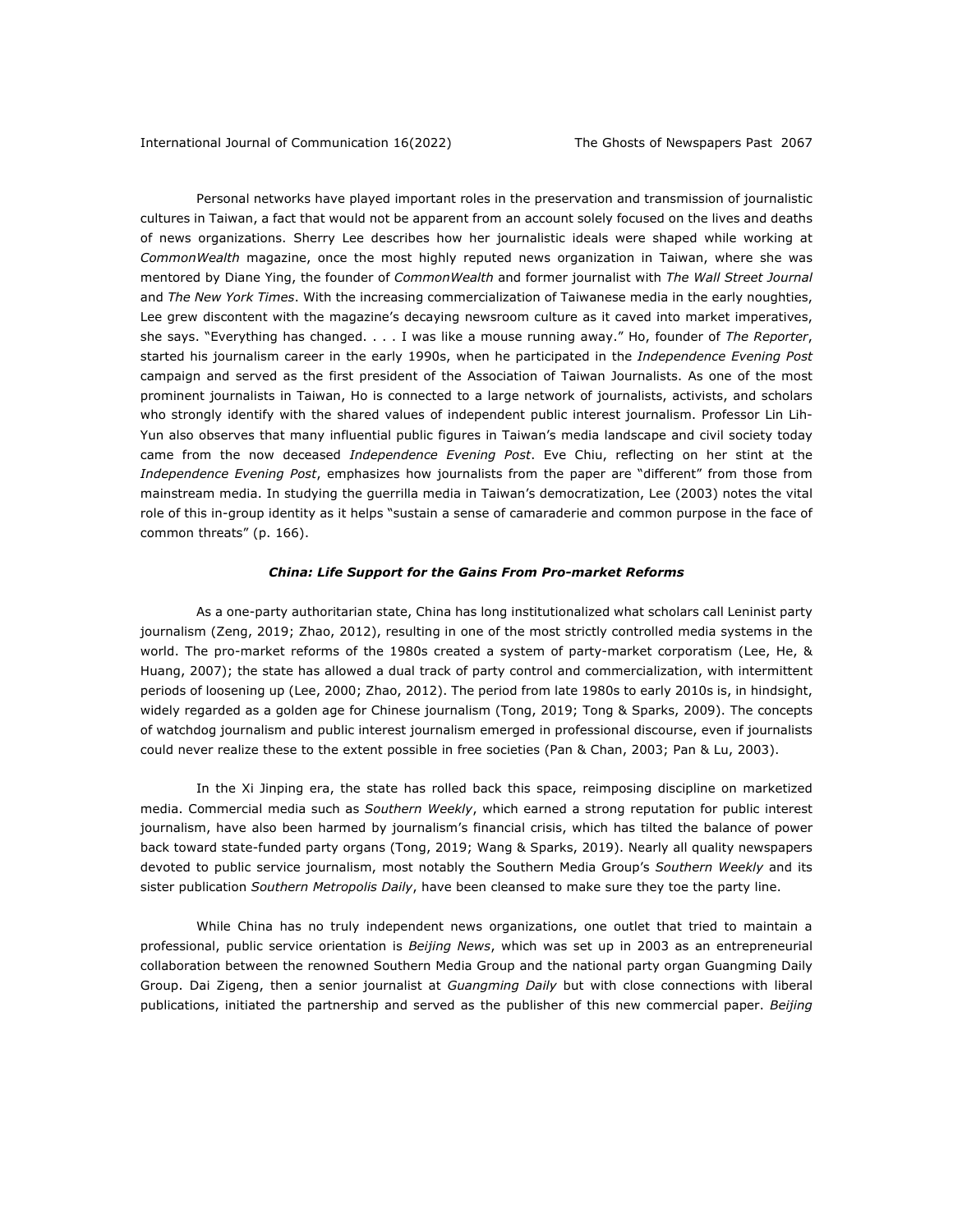*News* prided itself in its quality public interest journalism and professionalism, infused by management nurtured at the Southern Media Group. Deputy Chief Editor Zhu Xuedong said:

We ask basic questions here: Why do we do journalism? Why do we perform the role of a watchdog? . . . We are aiming at a rule-of-law democratic society. We do journalism to get as close as we can to the truth, to promote equality and justice. In our newsroom, such convictions will be passed down from generation to generation. (Zhu, personal communication, March 28, 2017)

Shortly after our interview, *Beijing News* was cleansed and its professional orientation in effect dismantled by the authorities in 2017. Zhu left the paper, together with almost the entire senior editorial team. But he keeps an active social media presence where he maintains his networks with working and former senior editors, and regularly engages with journalists and editors discussing the craft of journalism.

Another noteworthy news organization is *The Paper*, an online-only publication of the Shanghai United Media Group, which belongs to the municipal government of the affluent megacity of Shanghai. Shortly after its 2014 launch, *The Paper* ran a series of in-depth stories on high-level official corruption, gaining itself national fame and popularity. With the media environment in China deteriorating markedly in recent years, *The Paper* carries more articles conforming with the official line. The practice of infusing critical reporting with lively propaganda pieces, however, is considered a necessary tactic to maintain space within the highly restrictive system (Repnikova & Fang, 2019).

At one level, *The Paper* exemplifies Communist Party propaganda at its most sophisticated. It is a state-sanctioned "online experiment" (Repnikova & Fang, 2019) meant to reach out to Internet-savvy, younger, and educated Chinese put off by overt propaganda mouthpieces such as *People's Daily*. Its executives are forthright about *The Paper*'s place in China's narrow media spectrum. Asked if the outlet belonged in the category of more independent commercial media or party media, editor Sun Jian replied without hesitation: "Of course we are party media." But they also made it plain that this status did not completely define their professional identity. When invited to relate the inspiration behind *The Paper*, they did not immediately refer to the latest social media trends, for example. Instead, they talked about a dead newspaper, *Oriental Morning Post.*

The *Post* was a commercially oriented newspaper of the Shanghai United Media Group. It was given more autonomy than its sister newspaper *Jiefang Daily*, which serves as the local party organ. The *Post*'s in-depth coverage on social issues included investigative stories exposing the notorious scandal of a stateowned dairy giant selling milk powder contaminated with melamine, which poisoned thousands of children in 2008. Qiu Bing, the publisher, even said he wanted to make it the "*New York Times* of China" in terms of quality reporting and broadsheet design (Luo, 2014, para. 16). But the owners pulled the plug in 2017. As part of its restructuring exercise, the Shanghai United Media Group transferred most of the *Post*'s editorial team and management, including Qiu Bing, to *The Paper*. The unintended side effect of this top-down corporate decision was to preserve the professional network and collective identity of the *Post* newsroom. Qiu Bing said that even the name of this new digital news outlet was intended as a permanent reminder of and tribute to the DNA of the print newspaper that preceded it (Luo, 2014). The staff union still uses the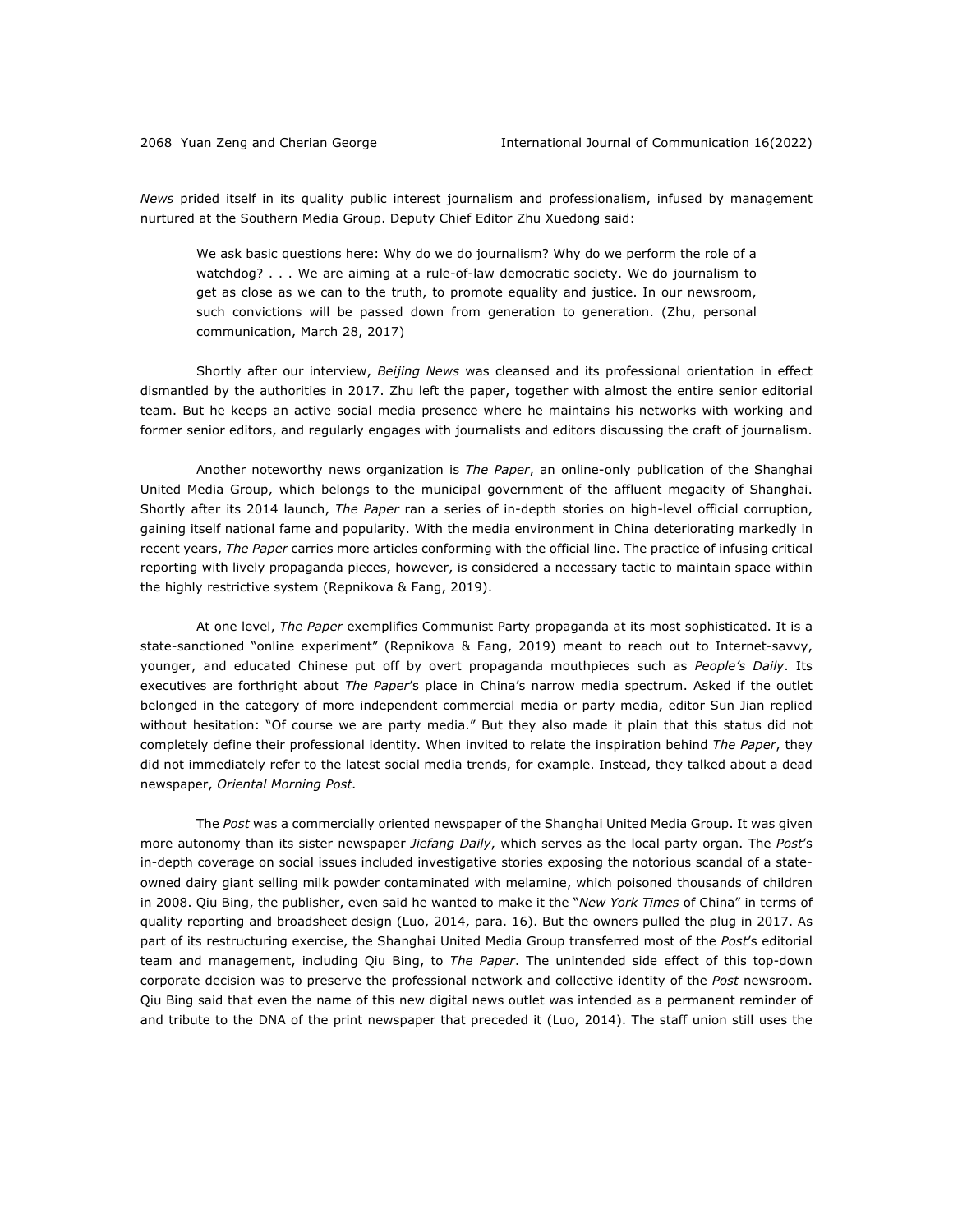name of *Oriental Morning Post*. In his widely circulated and acclaimed opening editorial, Qiu vowed that *The Paper* would dedicate itself to the "the golden age of the liberal 1980s," thus tapping into the public's collective memory of the most open period for journalism in China (Meng, 2018, p. 79). Physically, *The Paper* occupies the same building as the *Post* did. The corridor is lined with framed front pages of the *Post*, including its milk powder scandal exposé. Throughout our interview with three senior editors of *The Paper*, their linkage to the *Post* was repeatedly brought up to explain the tradition of quality journalism and commercial orientation *The Paper* prides itself in.

As for tactical repertoires, our interviewees were understandably less forthcoming about how they try to get around obstacles placed by their political minders. If Chinese editors do manage to sustain elements of "golden age" practices, they would know better than to crow about it. Although they are unlikely to state this explicitly, one tactic they employ is professionalism. Zhu Xuedong from *Beijing News* said they valued professionalism not just for their journalistic ideals but also to avoid making politically fatal mistakes: "Doing watchdog journalism makes lots of enemies, who would always jump on any mistakes we make. So we need to be very vigilant and professional. This helps us go through difficult situations."

Another tactic is an emphasis on audience engagement. *The Paper*'s consumer orientation was evident from editor in chief Liu Yonggang's habitual glances at his smartphone to check reader reactions to articles. "My phone is on 24/7 so I can keep track of our readers' feedback," Liu said. He emphasized the importance of engaging a quality audience that expects "authoritative and progressive news media with conscience." Plentiful research on Chinese journalism suggests that when the audience's preferences conflict with party discipline, editors pick their battles. They take calculated risks with some stories while staying clear of absolute no-go areas (Hassid, 2015; Tong, 2007). *The Paper* does both hard-hitting journalism and blatant propaganda; its critical reporting never targets the central government nor the Shanghai municipal government.

By democratic standards, *Beijing News* and *The Paper* may be unimpressive as bastions of independent journalism. But in the semidesert conditions of today's Chinese journalism, they can be seen as oases helping to sustain the ethos of public interest journalism in a period of abeyance, potentially contributing to its revival if the opportunity structure changes.

### *Indonesia: Public Interest Journalism Reincarnated*

Democratization in Indonesia, after three decades of authoritarian rule under Suharto's New Order regime, meant a sudden withdrawal of political restrictions on the media system in 1998. This has enabled the expansion of free media and growing journalistic professionalism (Haniztsch, 2005), but also ushered in commercial threats familiar in liberal democracies (George & Venkiteswaran, 2019). Unlike the earlier examples, which involved transference of values across different organizations, our Indonesian case involves a single news magazine, *Tempo*, which over a 30-year period went through a cycle of birth, death, and rebirth. Among our cases, *Tempo* was the most self-conscious and deliberate in devising strategies to bridge the period of abeyance. When their magazine was forcibly interrupted, its leaders shifted into movement mode, ensuring that their newsroom's professional capacities and norms could be sustained—a dramatic saga recounted in detail in Steele's (2005) history of the magazine.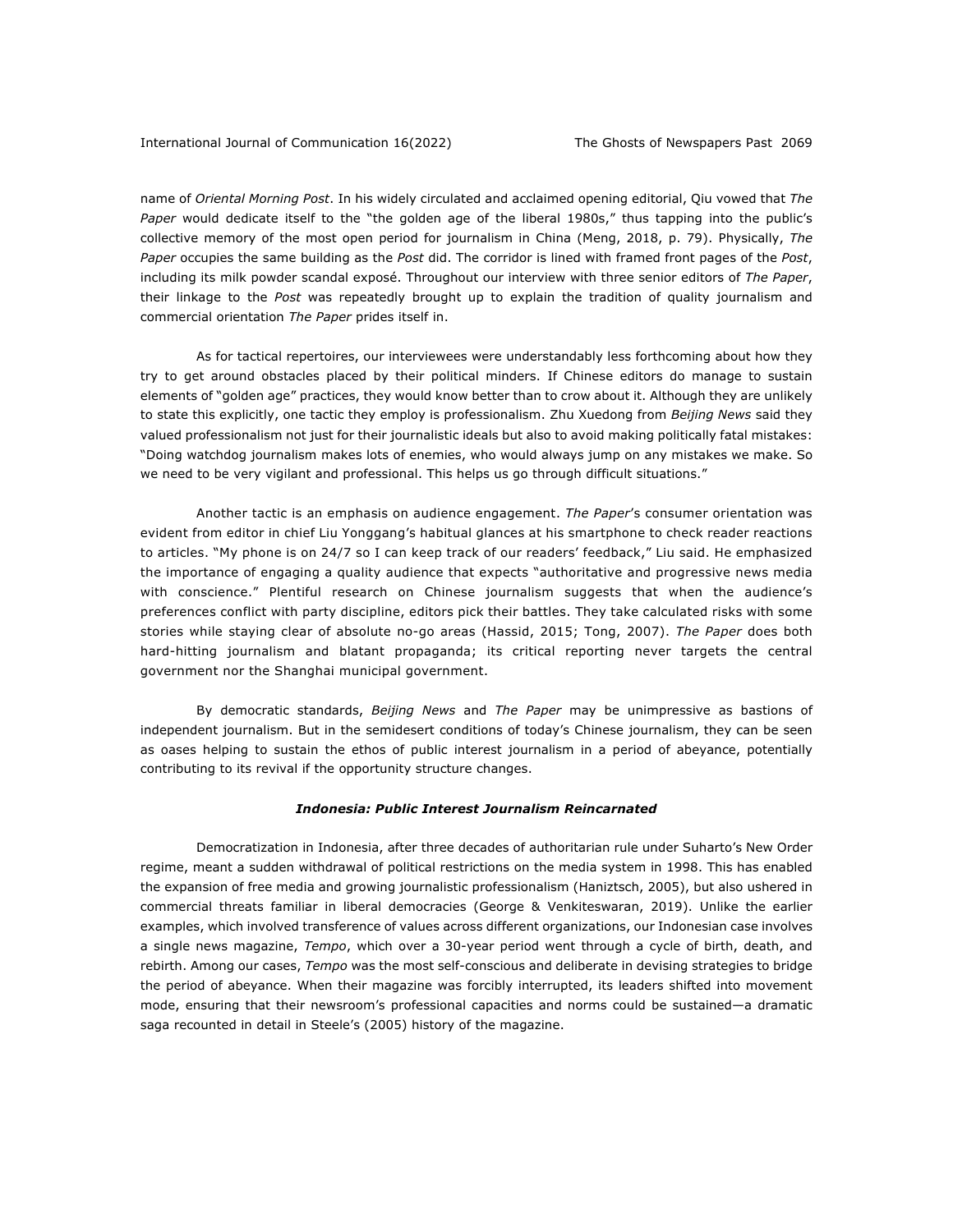*Tempo* was launched in 1971 and rose rapidly to become the country's most respected publication for independent journalism and investigative reporting (Kakiailatu, 2007). From its inception, its publicly stated vision was to be the *Time* magazine of Indonesia. That is still how executives sometimes describe the magazine to foreign audiences. The *Time* comparison is misleading, however. *Tempo* editors' admiration for the American newsweekly is limited to the latter's professional standards. Compared with *Time*, *Tempo*'s professional norms are more inclined to the change-agent role. When asked about the source of its values, the editor at the time, Arif Zulkifli, did not refer to *Time* but to its own activist roots. *Tempo*'s bond with Indonesian civil society and political activism was sealed during a four-year hiatus in the 1990s.

Together with two other publications, *Tempo* was banned in 1994 by the authoritarian New Order regime of President Suharto. As *Tempo* was not part of any larger corporation that could absorb its employees, the banning left its staff in the lurch. The magazine received overtures from potential buyers that, if accepted, would have enabled it to get its publishing license back and save jobs. Senior editors rejected the Faustian bargain. They knew the new owners would not permit them the editorial independence that they considered core to *Tempo*'s values. The regime then offered *Tempo*'s former staff a lifeline by allowing it to be reincarnated as a new title, *Gatra*. Only some journalists took the bait (McCargo, 1999; Steele, 2005).

The banning of *Tempo* effectively turned founding editor Goenawan Mohamad into a social movement activist fighting for press freedom (Lamb, 1998). In her gripping history of the magazine, Steele (2005) relates how Goenawan and other *Tempo* chiefs used their years in limbo: They not only created opportunities to keep their staff employed in journalism jobs but also organized a new independent professional body to challenge the existing pro-establishment editors association.

On the jobs front, the challenge was how the journalists could continue to earn a living without selling out. Goenawan established an editorial services cooperative, RMB, that accepted outsourced journalistic assignments from mainstream media companies. RMB's named editors dealt with clients while the writers remained anonymous in the background, sparing them from associating publicly with media companies they felt were too close to the regime. The arrangement could be viewed as somewhat hypocritical, but the journalists had little choice if they wanted to continue working in paid journalism. Another Goenawan brainchild was ISAI, the Institute for the Studies on Free Flow of Information. Ostensibly a think tank, it was designed as an underground news organization to further the struggle against the Suharto regime. All its recruits kept clear of demonstrations and open dissent. But ISAI was behind several underground online news services, disseminating stories censored by mainstream media (Steele, 2005).

As for professional solidarity, the banning of *Tempo*, *DeTik*, and *Editor* in 1994 provoked antiregime media workers to organize themselves. They established the Alliance of Independent Journalists (Aliansi Jurnalis Independen, [AJI]) in 1994. AJI itself was outlawed but nonetheless grew to become the leading journalists association in the country. Three years into *Tempo*'s banning, Steele observed in amazement the many informal networks of its former staff still active on various fronts. "The government might have banned *Tempo* three years earlier, but the magazine had hardly disappeared," she wrote (Steele, 2005, p. 1).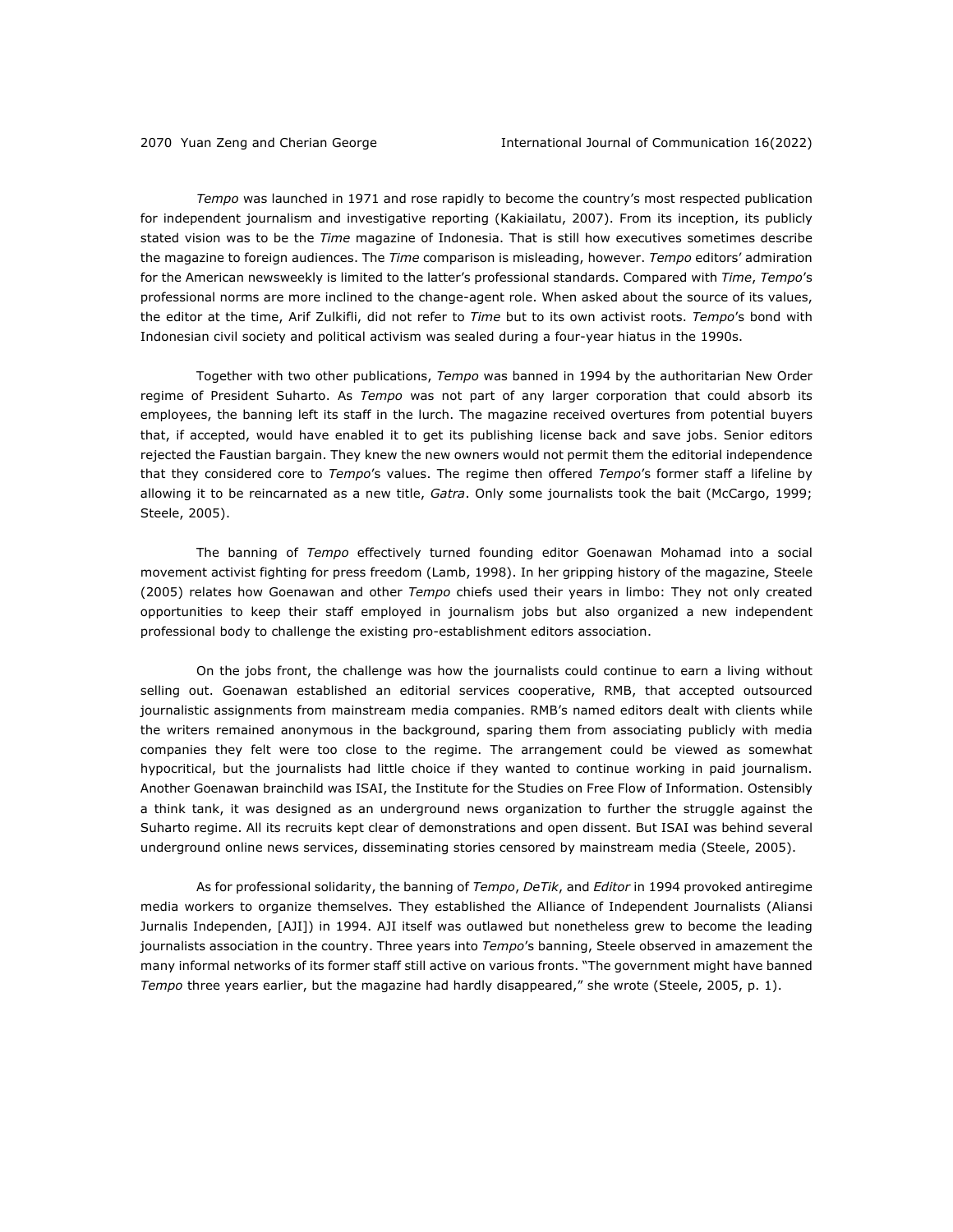The effectiveness of these abeyance strategies was readily apparent when the Suharto regime finally fell to a mass democratic movement in May 1998. A large number of former employees, having remained within the orbit of independent journalism, rejoined the magazine immediately when it was revived that October. It was able to pick up where it left off. Today, the magazine remains a bastion of watchdog and investigative journalism. Furthermore, when Suharto's successor B.J. Habibie suddenly announced that the new government was prepared to relook at press laws along with promised constitutional reforms, AJI (not yet unbanned) was able to seize the initiative and push bold proposals for press freedom (Steele, 2011). The resulting negotiations bequeathed Indonesia with a media system largely protected from government censorship.

The creative and generative activities in the years between *Tempo*'s death and revival would be invisible to anyone tracking only to formal news organizations. But they are instantly intelligible through the lenses of radical politics and social movements and provide another case of how journalism's professional ethos is sustained even when its organizational vehicles die. None of these activities was impressive in terms of its size or reach. But they were able to sustain a network of journalists, not just for material support but more importantly to keep alive the habits and instincts of independent journalism.

#### **Discussion: From Journalism to Movement**

Discussions about the survival of public interest journalism have rightly focused on the need to develop funding models and legal safeguards enabling free, independent, plural, and safe journalism practice. This article addresses a different question: What do journalists do in the meantime? In many contexts, they have to make do with conditions that are far from optimal. In her analysis of out-of-work American journalists' goodbye letters, Usher (2010) found their reflections "consumed by nostalgia" and thus more self-limiting than forward-looking (p. 923). In contrast, our study highlights journalists exercising considerable agency. To sustain their capacities and core values, they engage in movement-like adaptations that mitigate the limitations of formal news organizations, which are at best temporary receptacles for their professional norms and practices.

Applying the concept of abeyance, we see how journalists tap networks, tactical repertoires, and collective identities to bridge lean periods. Relevant networks include not only news organizations but also professional associations such as the Association of Taiwan Journalists and the Alliance of Independent Journalists in Indonesia. Both were direct responses to attacks on treasured news organizations. China's much tighter restrictions mean that setting up a large independent professional association—even one operating underground like AJI during Suharto-era Indonesia—is out of the question. Instead, professional networking hides in plain sight. Journalists working in (and out of) news organizations such as *The Paper* and *Beijing News* use their shackled autonomy to sustain their professional ethos.

Movement repertoires—time-tested tactics that are rehearsed, revised, and recycled for new situations—also play a key role. *The Reporter*'s strict rules protecting editorial independence from financial backers' interference are formulas borrowed from the nonprofit *ProPublica* as well as from the contractual guarantees that journalists tried to extract from *Independence Evening Post* owners in 1994. *Tempo* leaders,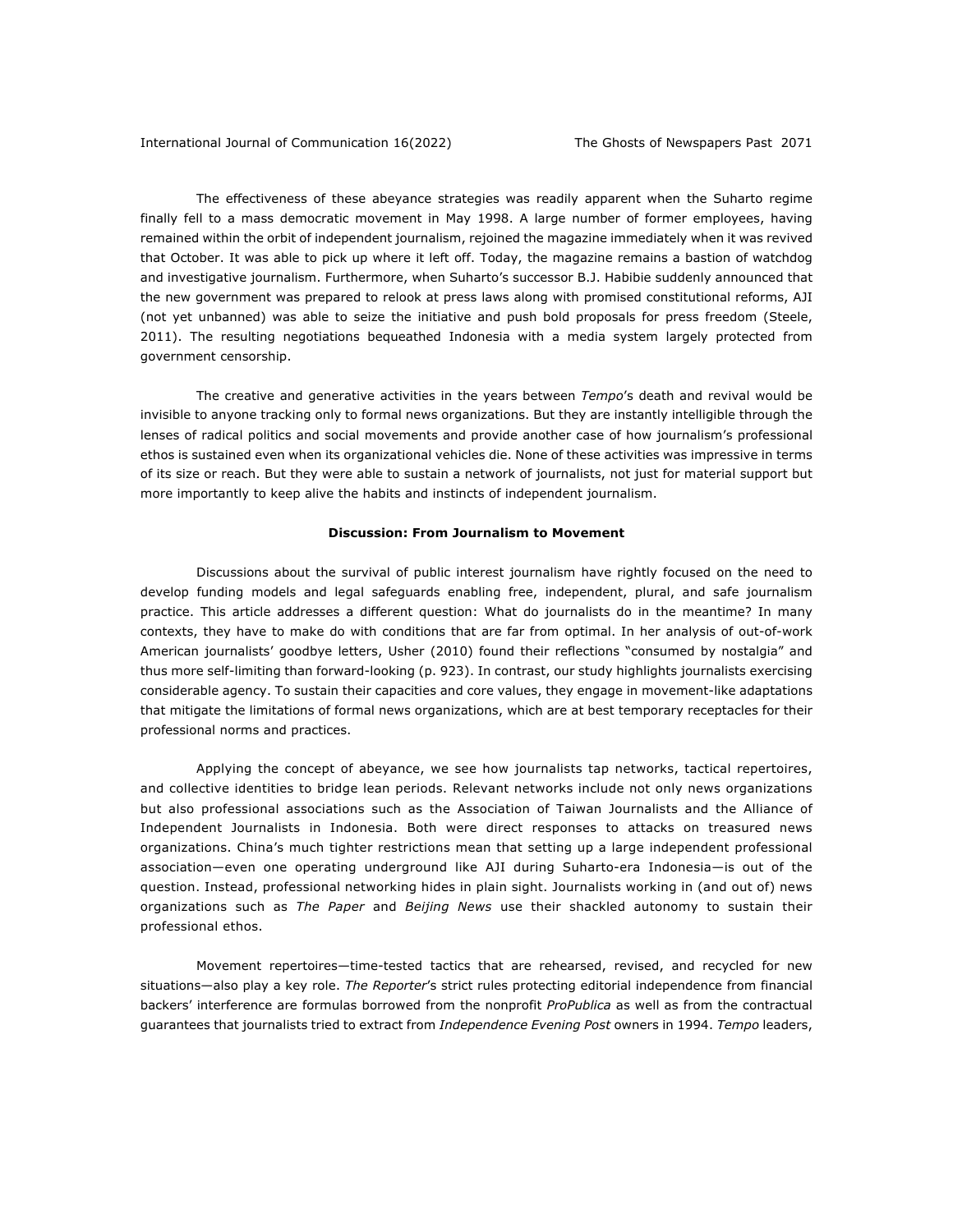similarly, were anxious to resist capture by big business. In China, where the state poses a bigger threat than the market, *The Paper* focuses more on recycling the *Oriental Morning Post*'s tradition of skillfully playing its audience's needs against officials' preferences.

The collective identity of public interest journalism is a resource that all the professionals we spoke with recognized as critically important to sustain the ethos of their ventures. In all three cases, newsroom leaders reached back into the past as well as across corporate and national boundaries to invoke professional norms with which they strongly identified. In China, where an all-powerful partystate disavows the First Amendment model, it is hardly insignificant that the head of a state-owned news organization openly expressed admiration for the (banned) *New York Times*. Globally, though, it should come as no surprise that journalists in more restrictive environments hold the elite media of free societies in high regard. What is less appreciated, and which the present study reveals, is that such journalists also draw substantial inspiration from earlier generations within their own society. In the Chinese case, journalists hark back to a more liberal period. In Taiwan and Indonesia, journalists refer to collective identities forged in more authoritarian times. In part, this reflects the paradox that public support for a free press does not necessarily grow in tandem with press freedom (Nisbet & Stoycheff, 2013); independent journalism may have been more appreciated at a time when democracy was more limited (Josephi, 2013).

We do not claim that abeyance is a watertight concept for interpreting journalism in tough times. One weakness worth highlighting is the risk of overreach: If used too liberally, we may end up aggrandizing all kinds of formal and informal networks as seed banks for public interest journalism, when they may grow into something else entirely or die a permanent death. The repertoires that journalists develop for professional survival are especially difficult to interpret. Most of these involve some element of selective accommodation with the powers that be—in other words, self-censorship. Some will see this as a tactical necessity to serve a larger purpose, while others will interpret it as selfserving conformism. Only in hindsight, if at all, can it be established if certain abeyance tactics resist or perpetuate the forces undermining public interest journalism.

This caveat notwithstanding, we hope the preceding account hints at the rich potential of a movement perspective on public interest journalism, particularly in societies that are not consolidated democracies. This study is obviously limited by the relatively small number of cases and the exploratory nature of the case study method. But the pattern we have described will probably be instantly recognized around the world. In Asia, other prominent examples include Malaysia's *Malaysiakini*, set up by two journalists who wanted to recreate the experience of independent journalism they enjoyed as part of a short-lived investigative projects team in the mainstream *Sun* newspaper. In India, the nonprofit *The Wire*  has similarly gathered prominent refugees from corporate media.

Beyond adding cases, the research agenda should also include other lines of inquiry. Just as transnational networks are an important dimension of social movements, public interest journalism demands to be studied as a global movement. Although there is no single universal journalistic paradigm, there are certainly like-minded news organizations operating in diverse media systems and cooperating across borders. Most of the scholarly energy devoted to globalizing journalism studies has been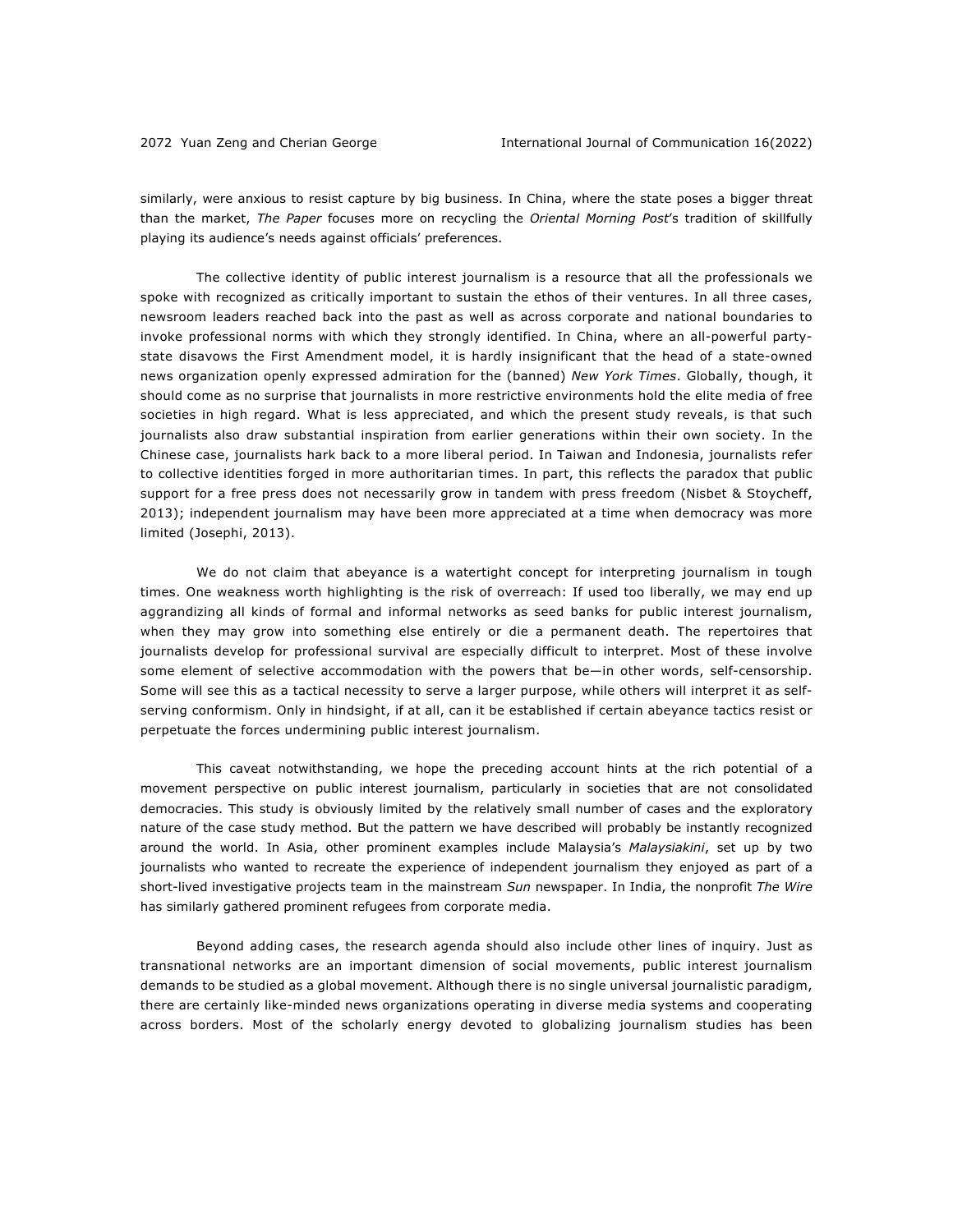channeled into comparing countries: Classifying their different media systems, and their professional norms and practices. Yet public interest journalism ventures in most countries (like *The Wire* in Delhi) have less in common with other news organizations in the same city (*The Times of India*, say) than with spiritually aligned projects in other parts of the world (*ProPublica* in the United States or *The Reporter*  in Taiwan). Not surprisingly, two of our featured news outlets, *The Reporter* and *Tempo*, have collaborated in cross-border investigative projects. A transnational movement perspective can help us transcend what Couldry and Hepp (2013) critique as "container thinking" in comparative media studies (p. 249).

Equally important, though, are the clear indications that journalists crave domestic sources of inspiration. This has implications for journalism education and training, and media literacy programs as well. Western textbooks and other widely disseminated training resources may fail to tap into the narratives and collective identities that are most meaningful to journalists and publics in other parts of the world. Even if public interest journalism is a globally intelligible language, journalists value their local dialects. Local histories are more relevant and resonant, especially when the leading journalists who lived through that history are still part of the professional scene. This is probably why today's journalists sometimes speak more passionately about the ghosts of local newspapers' pasts than thriving but distant exemplars.

### **References**

- Bennett, W. L., & Segerberg, A. (2012). The logic of connective action: Digital media and the personalization of contentious politics. *Information, Communication & Society, 15*(5), 739–768. doi:10.1080/1369118X.2012.670661
- Carey, J. W. (2007). A short history of journalism for journalists: A proposal and essay. *Harvard International Journal of Press/Politics, 12*(1), 3–16. doi:10.1177/1081180X06297603
- Carlson, M. (2012). 'Where once stood titans': Second-order paradigm repair and the vanishing US newspaper. *Journalism, 13*(3), 267–283. doi:10.1177/1464884911421574
- Carlson, M. (2016). Metajournalistic discourse and the meanings of journalism: Definitional control, boundary work, and legitimation. *Communication Theory, 26*(4), 349–368. doi:10.1111/comt.12088
- Castells, M. (2012). *Networks of outrage and hope: Social movements in the Internet age*. Cambridge, UK: Polity Press.
- Chalaby, J. K. (1996). Journalism as an Anglo-American invention: A comparison of the development of French and Anglo-American journalism, 1830s–1920s. *European Journal of Communication, 11*(3), 303–326. doi:10.1177/0267323196011003002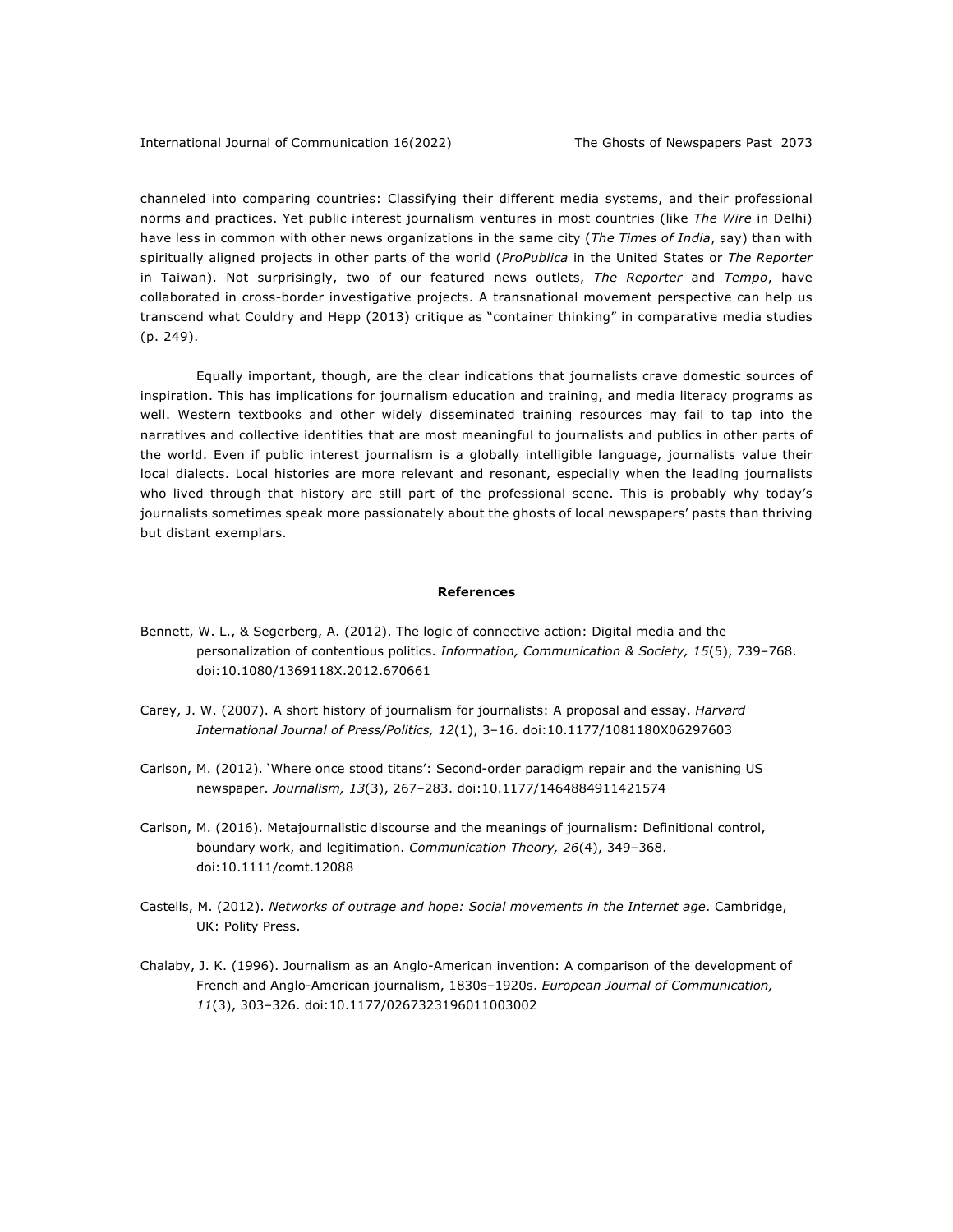- Christians, C., & Nordenstreng, K. (2004). Social responsibility worldwide. *Journal of Mass Media Ethics, 19*(1), 3–28. doi:10.1207/s15327728jmme1901\_2
- Couldry, N., & Hepp, A. (2013). Comparing media cultures. In F. Esser & T. Hanitzsch (Eds.), *The handbook of comparative communication research* (pp. 271–283). New York, NY: Routledge.
- Creswell, J. W., & Poth, C. N. (2016). *Qualitative inquiry and research design: Choosing among five approaches*. Thousand Oaks, CA: SAGE Publications.
- Della Porta, D, & Diani, M. (2006). *Social movements: An introduction* (2nd ed.). Malden, MA: Blackwell Publishing.
- Della Porta, D., & Tarrow, S. (2005). Transnational processes and social activism: An introduction. In D. Della Porta & S. Tarrow (Eds.), *Transnational protest and global activism* (pp. 1–18). Lanham, MD: Rowman & Littlefield Publishers.
- Deuze, M. (2005). What is journalism? Professional identity and ideology of journalists reconsidered. *Journalism, 6*(4), 442–464. doi:10.1177/1464884905056815
- Diamond, L. (2015). Facing up to the democratic recession. *Journal of Democracy, 26*(1), 141–155. doi:10.1353/jod.2015.0009
- Diani, M. (2011). Social movements and collective action. In J. Scott & O. J. Carrington (Eds.), *The SAGE handbook of social network analysis* (pp. 223–235). London, UK: SAGE publications.
- Donsbach, W. (2009). Journalists and their professional identities. In A. Stuart (Ed.), *The Routledge companion to news and journalism* (pp. 38–48). London, UK: Routledge.
- Frey, L. R., Botan, C. H., Friedman, P. G., & Kreps, G. L. (1992). *Interpreting communication research: A case study approach*. Englewood Cliffs, NJ: Prentice-Hall.
- George, C. (2006). *Contentious journalism and the Internet: Towards democratic discourse in Malaysia and Singapore*. Singapore: NUS Press.
- George, C. (2013). Diversity around a democratic core: The universal and the particular in journalism. *Journalism, 14*(4), 490–503. doi:10.1177/1464884912464169
- George, C. (2019). Asian journalism. In T. P. Vos & F. Hanusch (Eds.), *The international encyclopedia of journalism studies* (pp. 1–13). Hoboken, NJ: John Wiley & Sons.
- George, C., & Venkiteswaran, G. (2019). *Media and power in Southeast Asia*. Cambridge, UK: Cambridge University Press.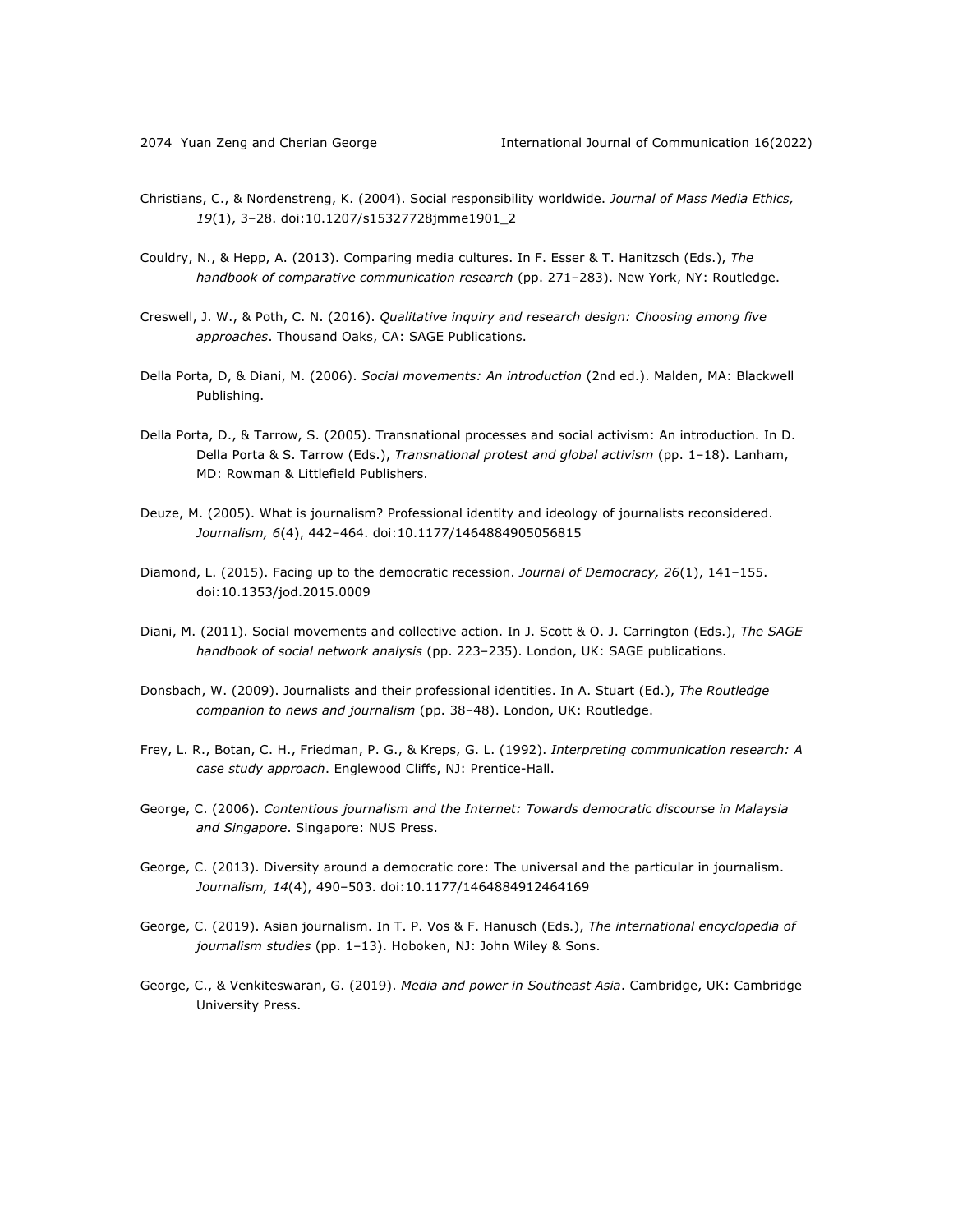- George, C., Zeng, Y., & Mazumdar, S. (2021). Navigating conflicts of interest: Ethical policies of 12 exemplary Asian media organizations. *Journalism, 22*(6), 1279–1295. doi:10.1177/1464884919832188
- Gongaware, T. B. (2010). Collective memory anchors: Collective identity and continuity in social movements. *Sociological Focus, 43*(3), 214–239. doi:10.1080/00380237.2010.10571377
- Hafez, K. (2002). Journalism ethics revisited: A comparison of ethics codes in Europe, North Africa, the Middle East, and Muslim Asia. *Political Communication, 19*(2), 225–250. doi:10.1080/10584600252907461
- Hanitzsch, T. (2005). Journalists in Indonesia: Educated but timid watchdogs. *Journalism Studies*, *6*(4), 493–508. doi:10.1080/14616700500250396
- Hanitzsch, T. (2011). Populist disseminators, detached watchdogs, critical change agents and opportunist facilitators: Professional milieus, the journalistic field and autonomy in 18 countries. *International Communication Gazette, 73*(6), 477–494. doi:10.1177/1748048511412279
- Hanitzsch, T., Hanusch, F., Ramasprasad, J., & de Beer, A. S. (Eds.). (2019). *Worlds of journalism: Journalistic cultures around the globe*. New York, NY: Columbia University Press.
- Harrison, J. (2019, March 26). Public service journalism. *Oxford Research Encyclopedia of Communication*. Retrieved from https://oxfordre.com/communication/view/10.1093/acrefore/9780190228613.001.0001/acrefore -9780190228613-e-867
- Hassid, J. (2016). *China's unruly journalists: How committed professionals are changing the People's Republic*. Abingdon, Oxon: Routledge.
- Hunt, S., Benford, R., & Snow, D. (1994). Identity fields: Framing processes and the social construction of movement identities. In E. Larana, H. Johnson, & J. Gusfield (Eds.), *New social movements: From ideology to identity* (pp. 185–208). Philadelphia, PA: Temple University Press.
- Josephi, B. (2013). De-coupling journalism and democracy: Or how much democracy does journalism need? *Journalism, 14*(4), 441–445. doi:10.1177/1464884913489000
- Kakiailatu, T. (2007). Media in Indonesia: Forum for political change and critical assessment. *Asia Pacific Viewpoint, 48*(1), 60–71. doi:10.1111/j.1467-8373.2007.00330.x
- Lamb, D. (1998, November 27). With Suharto gone, media come to life. *Los Angeles Times*. Retrieved from https://www.latimes.com/archives/la-xpm-1998-nov-27-mn-48279-story.html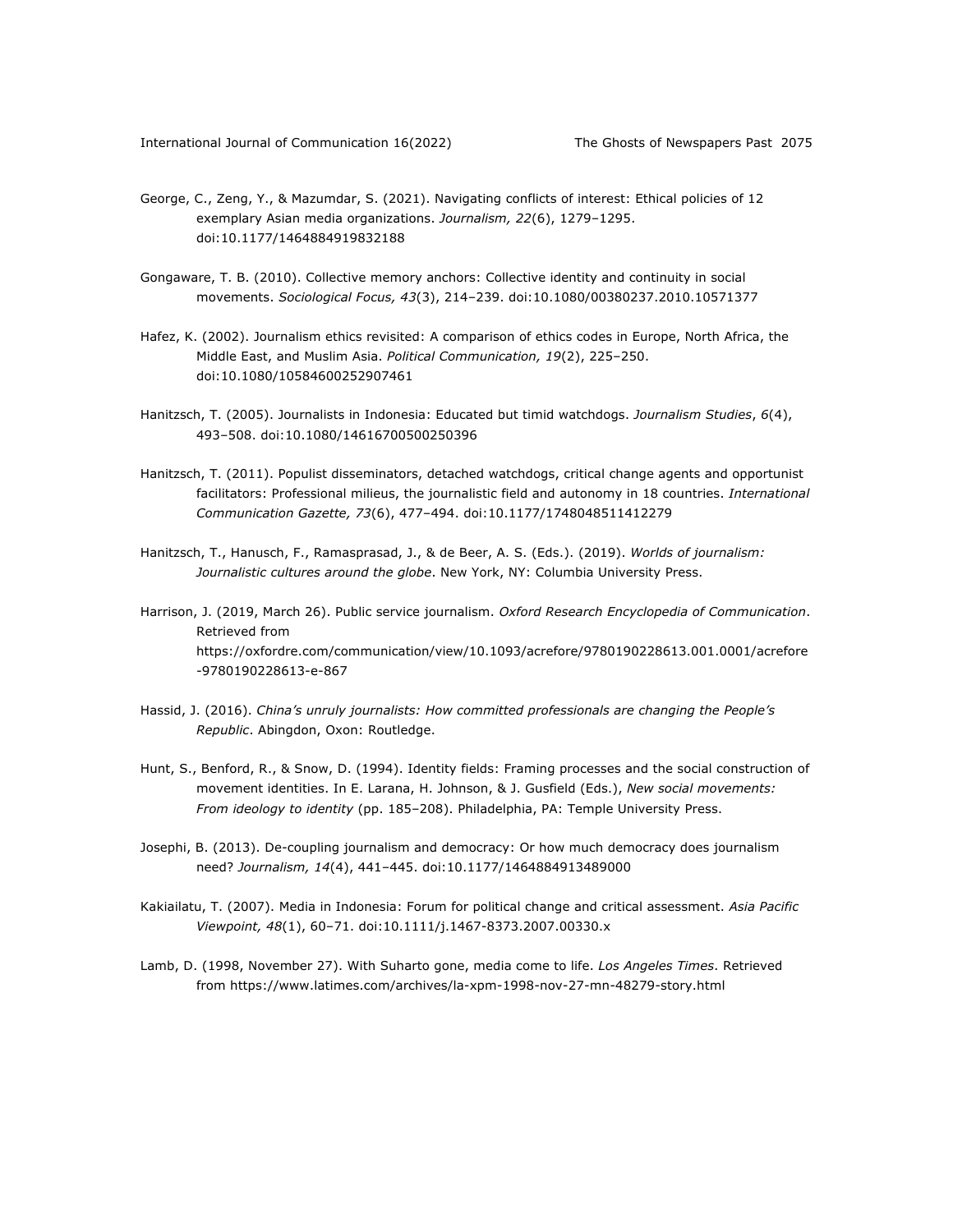- Lee, C. C. (2000). China's journalism: The emancipatory potential of social theory. *Journalism Studies, 1*(4), 559–575. doi:10.1080/146167000441303
- Lee, C. C. (2001). Rethinking political economy: Implications for media and democracy in greater China. *Javnost-the Public, 8*(4), 81–102. doi:10.1080/13183222.2001.11008787
- Lee, C. C. (2003). Liberation without full democracy: Guerrilla media and political movements in Taiwan. In N. Couldry & J. Curran (Eds.), *Contesting media power: Alternative media in a networked world* (pp. 163–175). Lanham, MD: Rowman & Littlefield Publishers.
- Lee, C. C., He, Z., & Huang, Y. (2007). Party-market corporatism, clientelism, and media in Shanghai. *Harvard International Journal of Press/Politics, 12*(3), 21–42. doi:10.1177/1081180X07303216
- Lewis, S. C. (2012). The Tension between Professional Control and Open Participation: Journalism and its boundaries. *Information, Communication & Society, 15*(6), 836–866. doi:10.1080/1369118X.2012.674150
- Lin, F. (1999). Cong zili zaobao tingkan shijian tan Taiwan baoye fazhan de suming [The fate of the press in Taiwan]. *Media Watch, 10*, 7–9.
- Luo, C. (2014, February 24). *Dongfang zaobao kaishi pengpai* [*Oriental Morning Post begins to surge*]. Retrieved from http://www.bianji.org/news/2014/02/818.html
- McAdam, D., McCarthy, J. D., & Zald, M. N. (1996). *Comparative perspectives on social movements: Political opportunities, mobilizing structures, and cultural framings*. Cambridge, UK: Cambridge University Press.
- McCargo, D. (1999). Killing the messenger: The 1994 press bannings and the demise of Indonesia's New Order. *Harvard International Journal of Press/Politics, 4*(1), 29–47. doi:10.1177/1081180X99004001004
- McChesney, R. W., & Pickard, V. (Eds.). (2011). *Will the last reporter please turn out the lights: The collapse of journalism and what can be done to fix it*. New York, NY: The New Press.
- McNair, B. (2013). Trust, truth and objectivity. In C. Peters & M. J. Broersma (Eds.), *Rethinking journalism: Trust and participation in a transformed news landscape* (pp. 75–88). Abingdon, UK: Routledge.
- Mellado, C., Hellmueller, L., Márquez-Ramírez, M., Humanes, M. L., Sparks, C., Stepinska, A., . . . Wang, H. (2017). The hybridization of journalistic cultures: A comparative study of journalistic role performance. *Journal of Communication, 67*(6), 944–967. doi:10.1111/jcom.12339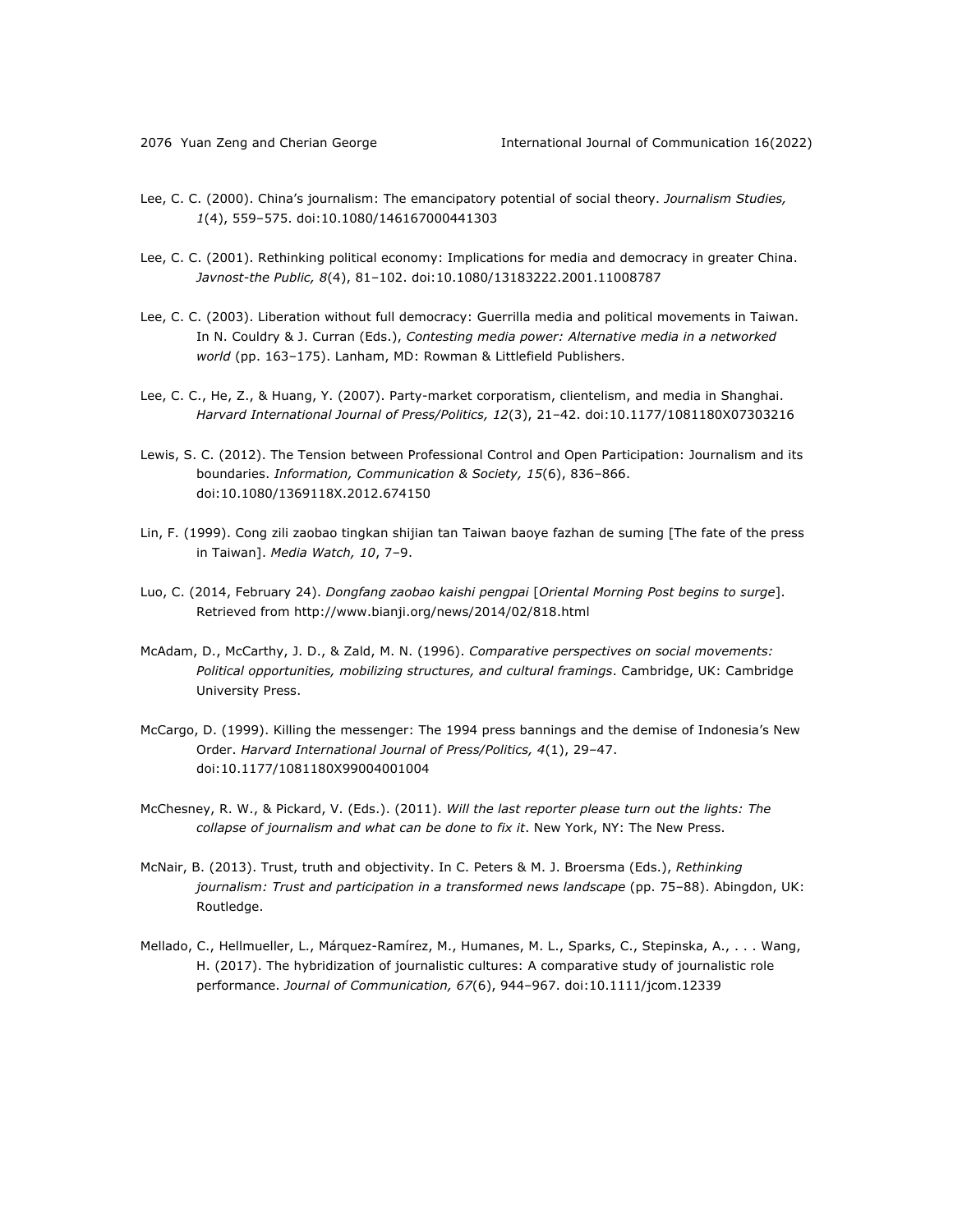- Melucci, A. (1996). *Challenging codes: Collective action in the information age*. Cambridge, UK: Cambridge University Press.
- Meng, B. (2018). *The politics of Chinese media: Consensus and contestation*. New York, NY: Palgrave Macmillan.
- Nielsen, R. K. (2020, March 25). What will the coronavirus pandemic mean for the business of news? Retrieved from https://reutersinstitute.politics.ox.ac.uk/risj-review/what-will-coronaviruspandemic-mean-business-news
- Nisbet, E. C., & Stoycheff, E. (2013). Let the people speak: A multilevel model of supply and demand for press freedom. *Communication Research, 40*(5), 720–741. doi:10.1177/0093650211429117
- Pan, Z., & Chan, J. M. (2003). Shifting journalistic paradigms: How China's journalists assess "media exemplars." *Communication Research, 30*(6), 649–682. doi:10.1177/0093650203257843
- Pan, Z., & Lu, Y. (2003). Localizing professionalism. In C. Lee (Ed.), *Chinese media, global contexts* (pp. 215–236). London, UK: Routledge.
- Repnikova, M., & Fang, K. (2019). Digital media experiments in China: "Revolutionizing" persuasion under Xi Jinping. *The China Quarterly, 239*, 679–701. doi:10.1017/S0305741019000316
- Schudson, M. (1981). *Discovering the news: A social history of American newspapers*. New York, NY: Basic Books.
- Schudson, M. (1993). *Watergate in American memory: How we remember, forget, and reconstruct the past*. New York, NY: Basic Books.
- Schudson, M. (2001). The objectivity norm in American journalism. *Journalism, 2*(2), 149–170. doi:10.1177/146488490100200201
- Schudson, M., & Anderson, C. (2009). Objectivity, professionalism, and truth seeking in journalism. In T. Hanitzsch & K. Wahl-Jorgensen (Eds.), *The handbook of journalism studies* (pp. 108–121). New York, NY: Routledge.
- Steele, J. E. (2005). *Wars within: The story of Tempo, an independent magazine in Soeharto's Indonesia*. Singapore: Equinox Publishing.
- Steele, J. (2011). Indonesian journalism post-Suharto. In K. Sen & D. T. Hill (Eds.), *Politics and the media in twenty-first century Indonesia: Decade of democracy* (pp. 85–103). London, UK: Routledge.
- Stephens, M. (2007). *A history of news*. Oxford, UK: Oxford University Press.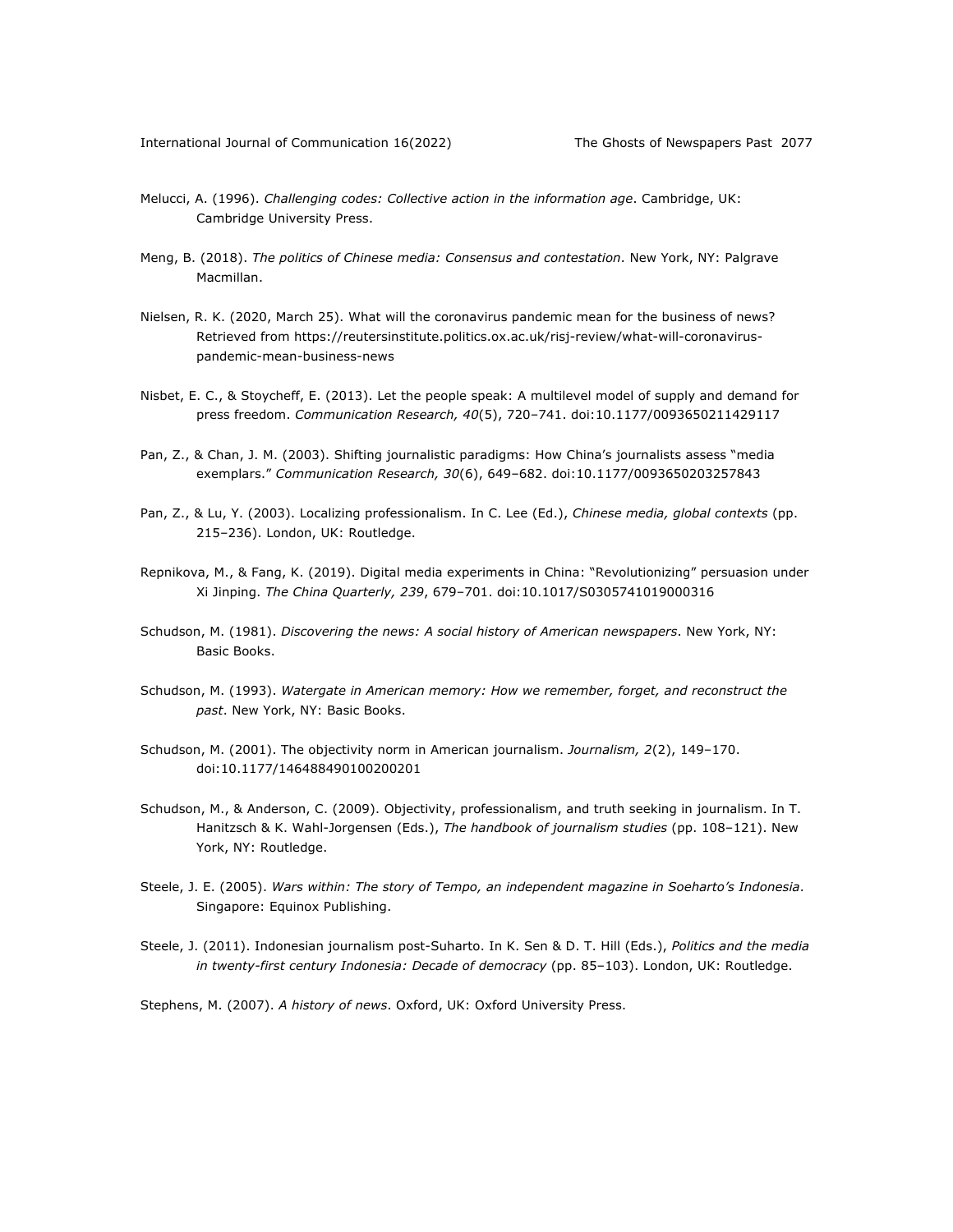- Svensson, M. (2012). Media and civil society in China: Community building and networking among investigative journalists and beyond. *China Perspectives*, *2012*(3), 19–28. doi:10.4000/chinaperspectives.5934
- Tarrow, S. G. (2011). *Power in movement: Social movements and contentious politics*. Cambridge, UK: Cambridge University Press.
- Taylor, V. (1989). Social movement continuity: The women's movement in abeyance. *American Sociological Review, 54*(5), 761–775. doi:10.2307/2117752
- Tilly, C. (1979). Repertoires of contention in America and Britain, 1750–1830. In M. Zald & J. McCarthy (Eds.), *The dynamics of social movements* (pp. 126–55). Cambridge, MA: Winthrop.
- Tilly, C., & Tarrow, S. (2007). *Contentious politics*. Boulder, CO: Paradigm Publishers.
- Tong, J. (2007). Guerrilla tactics of investigative journalists in China. *Journalism, 8*(5), 530–535. doi:10.1177/1464884907081047
- Tong, J. (2019). The taming of critical journalism in China: A combination of political, economic and technological forces. *Journalism Studies, 20*(1), 79–96. doi:10.1080/1461670X.2017.1375386
- Tong, J., & Sparks, C. (2009). Investigative journalism in China today. *Journalism Studies, 10*(3), 337– 352. doi:10.1080/14616700802650830
- Tuchman, G. (1972). Objectivity as strategic ritual: An examination of newsmen's notions of objectivity. *American Journal of Sociology, 77*(4), 660–679.
- Usher, N. (2010). Goodbye to the news: How out-of-work journalists assess enduring news values and the new media landscape. *New Media & Society, 12*(6), 911–928. doi:10.1177/1461444809350899
- Vos, T. P., & Moore, J. (2020). Building the journalistic paradigm: Beyond paradigm repair. *Journalism, 21*(1), 17–33. doi:10.1177/1464884918767586
- Waisbord, S. R. (2013). *Reinventing professionalism: Journalism and news in global perspective*. Cambridge, UK: Polity Press.
- Wang, H., & Sparks, C. (2019). Chinese newspaper groups in the digital era: The resurgence of the party press. *Journal of Communication, 69*(1), 94–119. doi:10.1093/joc/jqy061
- Weston, T. B. (2013). Taiwanese newspapers and politics in China's shadow. In W. Yeh (Ed.), *Mobile horizons: Dynamics across the Taiwan Strait* (pp. 208–234). Berkeley: Institute of East Asian Studies, University of California.